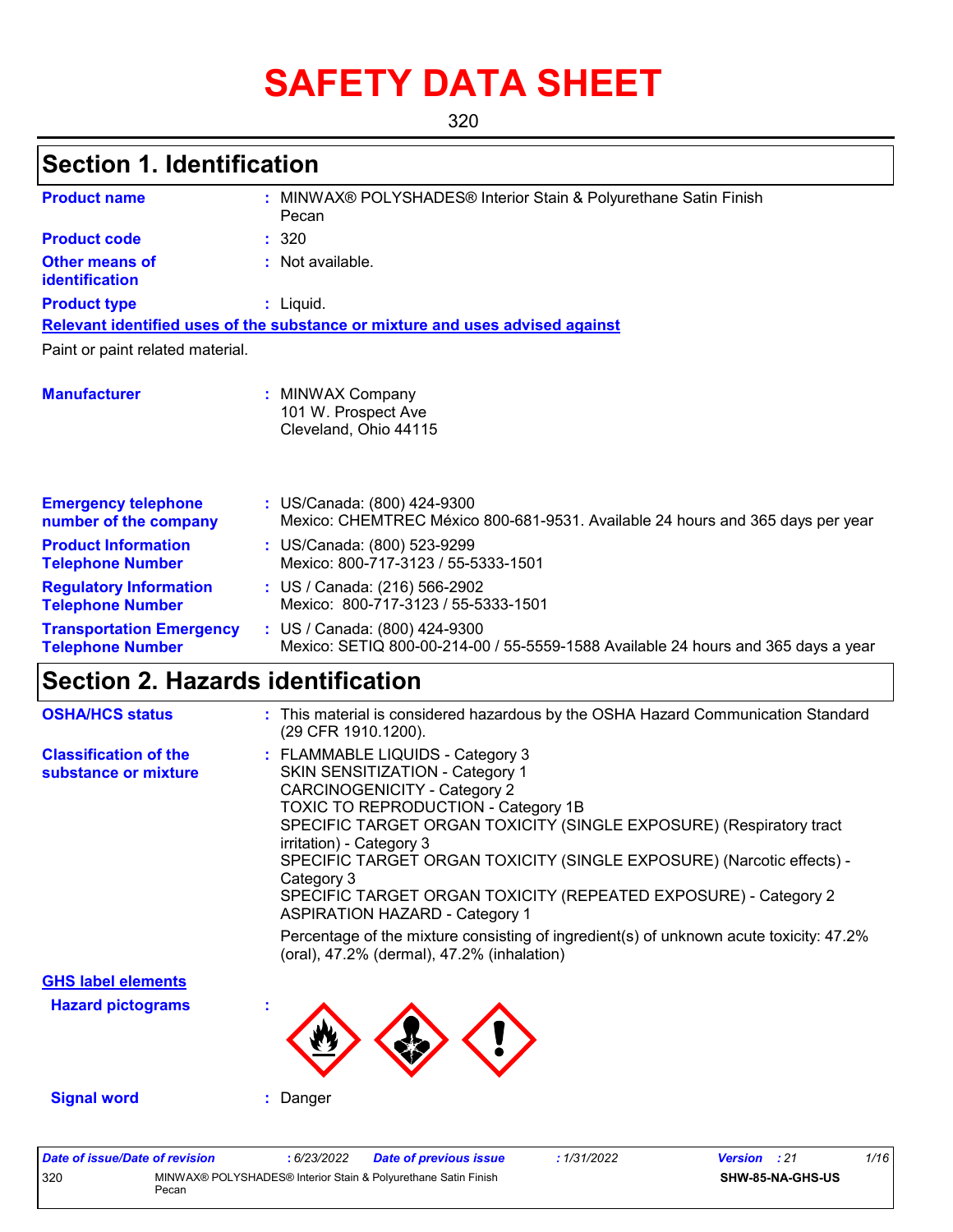### **Section 2. Hazards identification**

| <b>Hazard statements</b>                   | : Flammable liquid and vapor.<br>May be fatal if swallowed and enters airways.<br>May cause an allergic skin reaction.<br>May cause respiratory irritation.<br>May cause drowsiness or dizziness.<br>Suspected of causing cancer.<br>May damage fertility or the unborn child.<br>May cause damage to organs through prolonged or repeated exposure.                                                                                                                                                                                                                                         |
|--------------------------------------------|----------------------------------------------------------------------------------------------------------------------------------------------------------------------------------------------------------------------------------------------------------------------------------------------------------------------------------------------------------------------------------------------------------------------------------------------------------------------------------------------------------------------------------------------------------------------------------------------|
| <b>Precautionary statements</b>            |                                                                                                                                                                                                                                                                                                                                                                                                                                                                                                                                                                                              |
| <b>General</b>                             | : Read label before use. Keep out of reach of children. If medical advice is needed,<br>have product container or label at hand.                                                                                                                                                                                                                                                                                                                                                                                                                                                             |
| <b>Prevention</b>                          | : Obtain special instructions before use. Do not handle until all safety precautions have<br>been read and understood. Wear protective gloves, protective clothing and eye or face<br>protection. Keep away from heat, hot surfaces, sparks, open flames and other ignition<br>sources. No smoking. Use explosion-proof electrical, ventilating or lighting equipment.<br>Use non-sparking tools. Take action to prevent static discharges. Use only outdoors or<br>in a well-ventilated area. Do not breathe vapor. Contaminated work clothing must not<br>be allowed out of the workplace. |
| <b>Response</b>                            | : IF exposed or concerned: Get medical advice or attention. IF INHALED: Remove<br>person to fresh air and keep comfortable for breathing. Call a POISON CENTER or<br>doctor if you feel unwell. IF SWALLOWED: Immediately call a POISON CENTER or<br>doctor. Do NOT induce vomiting. IF ON SKIN (or hair): Take off immediately all<br>contaminated clothing. Rinse skin with water. Wash contaminated clothing before<br>reuse. IF ON SKIN: Wash with plenty of water. If skin irritation or rash occurs: Get<br>medical advice or attention.                                               |
| <b>Storage</b>                             | : Store locked up. Store in a well-ventilated place. Keep container tightly closed. Keep<br>cool.                                                                                                                                                                                                                                                                                                                                                                                                                                                                                            |
| <b>Disposal</b>                            | : Dispose of contents and container in accordance with all local, regional, national and<br>international regulations.                                                                                                                                                                                                                                                                                                                                                                                                                                                                       |
| <b>Supplemental label</b><br>elements      | DELAYED EFFECTS FROM LONG TERM OVEREXPOSURE. Contains solvents which<br>can cause permanent brain and nervous system damage. Intentional misuse by<br>deliberately concentrating and inhaling the contents can be harmful or fatal. WARNING:<br>This product contains chemicals known to the State of California to cause cancer and<br>birth defects or other reproductive harm.                                                                                                                                                                                                            |
|                                            | Please refer to the SDS for additional information. Keep out of reach of children. Do not<br>transfer contents to other containers for storage.                                                                                                                                                                                                                                                                                                                                                                                                                                              |
| <b>Hazards not otherwise</b><br>classified | : DANGER: Rags, steel wool, other waste soaked with this product, and sanding residue<br>may spontaneously catch fire if improperly discarded. Immediately place rags, steel<br>wool, other waste soaked with this product, and sanding residue in a sealed, water-filled,<br>metal container. Dispose of in accordance with local fire regulations.                                                                                                                                                                                                                                         |
|                                            |                                                                                                                                                                                                                                                                                                                                                                                                                                                                                                                                                                                              |

## **Section 3. Composition/information on ingredients**

| Substance/mixture     | : Mixture                   |
|-----------------------|-----------------------------|
| Other means of        | $\therefore$ Not available. |
| <i>identification</i> |                             |

**CAS number/other identifiers**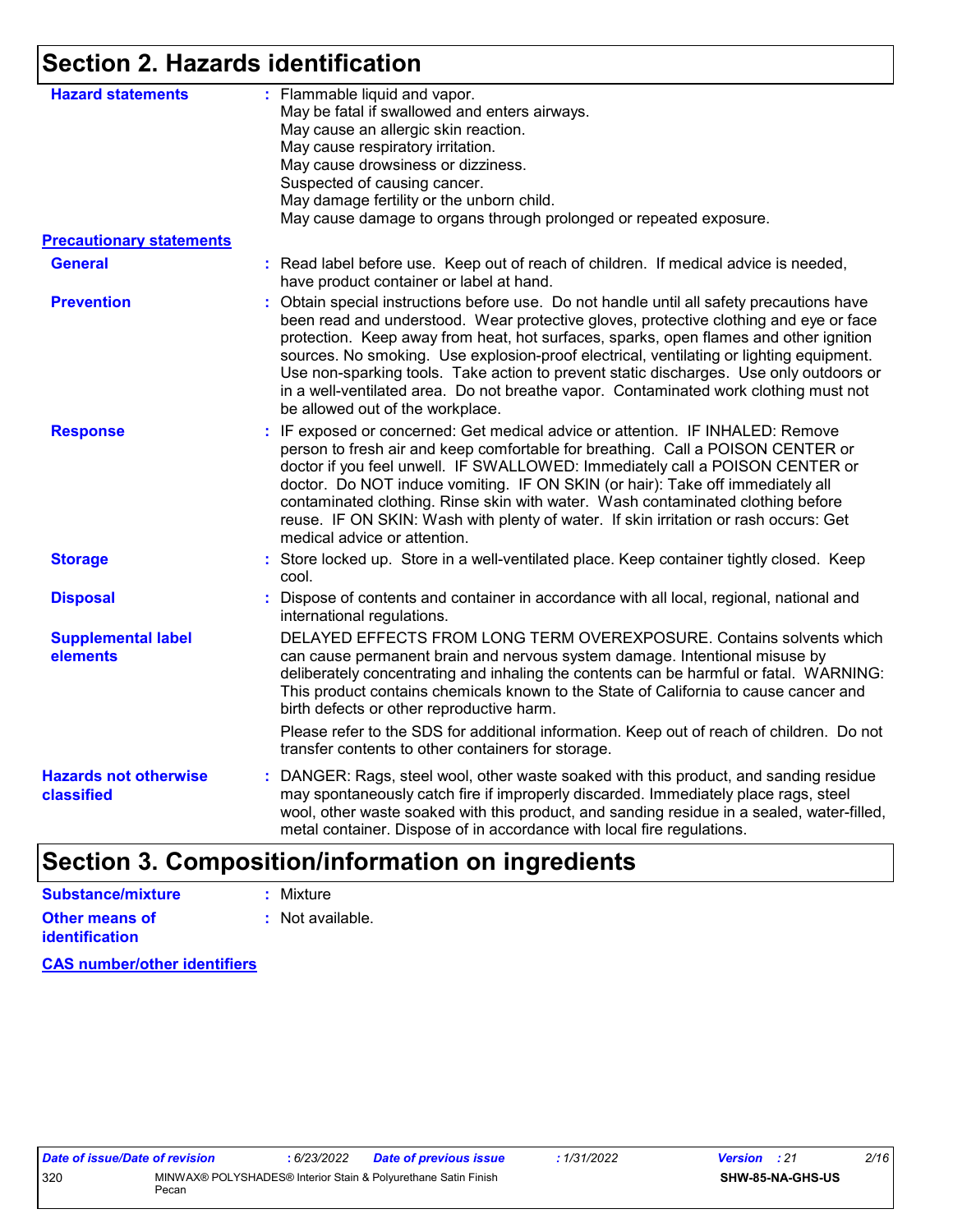### **Section 3. Composition/information on ingredients**

| Ingredient name                      | % by weight | <b>CAS number</b> |
|--------------------------------------|-------------|-------------------|
| Light Aliphatic Hydrocarbon          | 225 - ≤50   | 64742-47-8        |
| Light Aliphatic Hydrocarbon          | 210 - ≤25   | 64742-47-8        |
| Amorphous Precipitated Silica        | l≤5         | 112926-00-8       |
| Med. Aliphatic Hydrocarbon Solvent   | $<$ 1       | 64742-88-7        |
| Zirconium 2-Ethylhexanoate           | ≤1          | 22464-99-9        |
| Hydrotreated Heavy Petroleum Naphtha | l≤0.3       | 64742-48-9        |
| Methyl Ethyl Ketoxime                | l≤0.3       | 96-29-7           |
| Cobalt 2-Ethylhexanoate              | l≤0.3       | 136-52-7          |

Any concentration shown as a range is to protect confidentiality or is due to batch variation.

**There are no additional ingredients present which, within the current knowledge of the supplier and in the concentrations applicable, are classified and hence require reporting in this section.**

**Occupational exposure limits, if available, are listed in Section 8.**

### **Section 4. First aid measures**

|--|

Pecan

| <b>Eye contact</b>                                        | : Immediately flush eyes with plenty of water, occasionally lifting the upper and lower<br>eyelids. Check for and remove any contact lenses. Continue to rinse for at least 10<br>minutes. Get medical attention.                                                                                                                                                                                                                                                                                                                                                                                                                                                                                                                                       |
|-----------------------------------------------------------|---------------------------------------------------------------------------------------------------------------------------------------------------------------------------------------------------------------------------------------------------------------------------------------------------------------------------------------------------------------------------------------------------------------------------------------------------------------------------------------------------------------------------------------------------------------------------------------------------------------------------------------------------------------------------------------------------------------------------------------------------------|
| <b>Inhalation</b>                                         | : Remove victim to fresh air and keep at rest in a position comfortable for breathing. If it<br>is suspected that fumes are still present, the rescuer should wear an appropriate mask<br>or self-contained breathing apparatus. If not breathing, if breathing is irregular or if<br>respiratory arrest occurs, provide artificial respiration or oxygen by trained personnel. It<br>may be dangerous to the person providing aid to give mouth-to-mouth resuscitation.<br>Get medical attention. If necessary, call a poison center or physician. If unconscious,<br>place in recovery position and get medical attention immediately. Maintain an open<br>airway. Loosen tight clothing such as a collar, tie, belt or waistband.                    |
| <b>Skin contact</b>                                       | : Wash with plenty of soap and water. Remove contaminated clothing and shoes. Wash<br>contaminated clothing thoroughly with water before removing it, or wear gloves.<br>Continue to rinse for at least 10 minutes. Get medical attention. In the event of any<br>complaints or symptoms, avoid further exposure. Wash clothing before reuse. Clean<br>shoes thoroughly before reuse.                                                                                                                                                                                                                                                                                                                                                                   |
| <b>Ingestion</b>                                          | : Get medical attention immediately. Call a poison center or physician. Wash out mouth<br>with water. Remove dentures if any. If material has been swallowed and the exposed<br>person is conscious, give small quantities of water to drink. Stop if the exposed person<br>feels sick as vomiting may be dangerous. Aspiration hazard if swallowed. Can enter<br>lungs and cause damage. Do not induce vomiting. If vomiting occurs, the head should<br>be kept low so that vomit does not enter the lungs. Never give anything by mouth to an<br>unconscious person. If unconscious, place in recovery position and get medical<br>attention immediately. Maintain an open airway. Loosen tight clothing such as a collar,<br>tie, belt or waistband. |
| <b>Most important symptoms/effects, acute and delayed</b> |                                                                                                                                                                                                                                                                                                                                                                                                                                                                                                                                                                                                                                                                                                                                                         |
| <b>Potential acute health effects</b>                     |                                                                                                                                                                                                                                                                                                                                                                                                                                                                                                                                                                                                                                                                                                                                                         |
| <b>Eye contact</b>                                        | : No known significant effects or critical hazards.                                                                                                                                                                                                                                                                                                                                                                                                                                                                                                                                                                                                                                                                                                     |
| <b>Inhalation</b>                                         | : Can cause central nervous system (CNS) depression. May cause drowsiness or<br>dizziness. May cause respiratory irritation.                                                                                                                                                                                                                                                                                                                                                                                                                                                                                                                                                                                                                            |
| <b>Skin contact</b>                                       | : May cause an allergic skin reaction.                                                                                                                                                                                                                                                                                                                                                                                                                                                                                                                                                                                                                                                                                                                  |
| <b>Ingestion</b>                                          | : Can cause central nervous system (CNS) depression. May be fatal if swallowed and<br>enters airways.                                                                                                                                                                                                                                                                                                                                                                                                                                                                                                                                                                                                                                                   |
|                                                           |                                                                                                                                                                                                                                                                                                                                                                                                                                                                                                                                                                                                                                                                                                                                                         |
| Over-exposure signs/symptoms                              |                                                                                                                                                                                                                                                                                                                                                                                                                                                                                                                                                                                                                                                                                                                                                         |
| <b>Eye contact</b>                                        | : No specific data.                                                                                                                                                                                                                                                                                                                                                                                                                                                                                                                                                                                                                                                                                                                                     |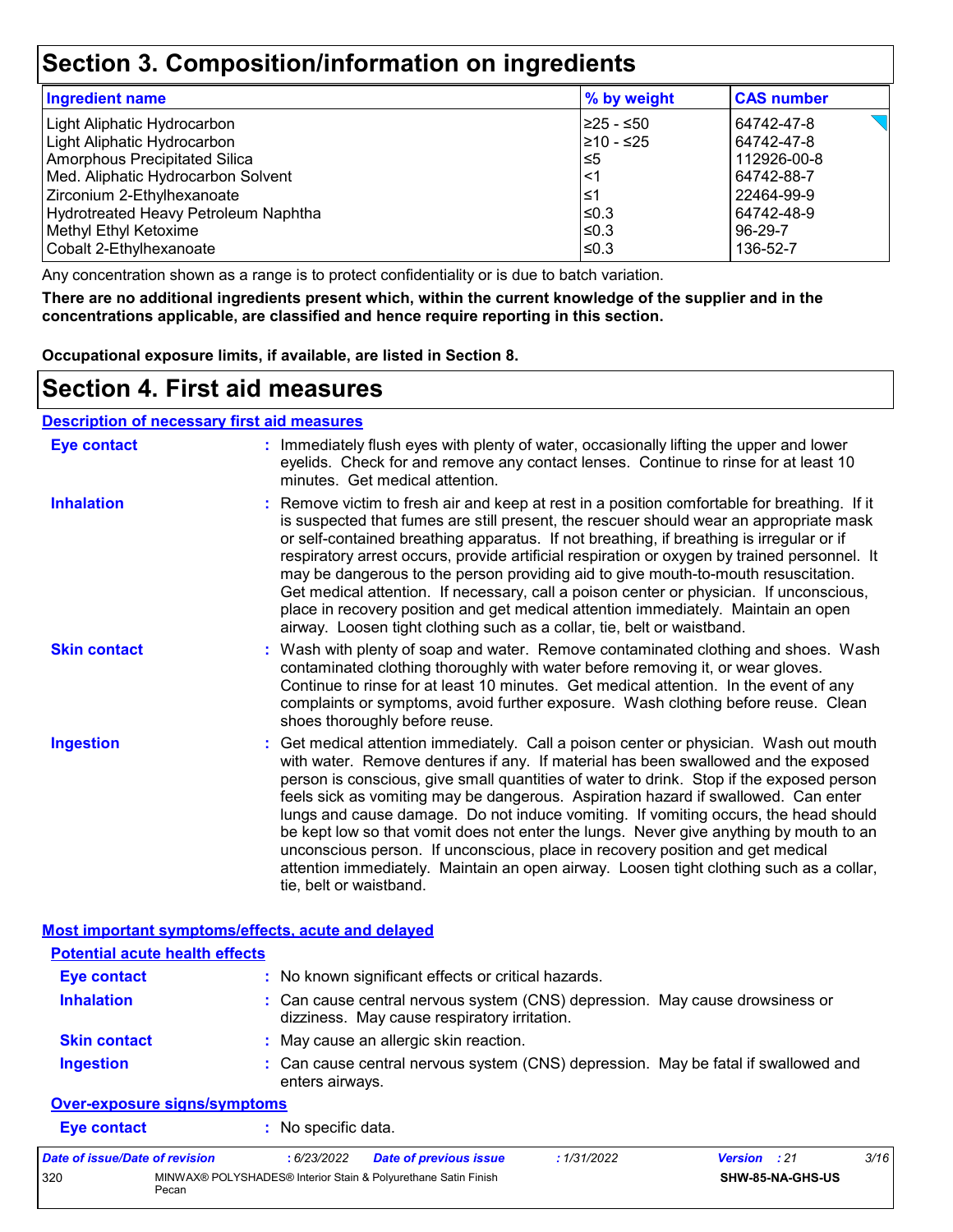## **Section 4. First aid measures**

| <b>Inhalation</b>          | : Adverse symptoms may include the following:<br>respiratory tract irritation<br>coughing<br>nausea or vomiting<br>headache<br>drowsiness/fatigue<br>dizziness/vertigo<br>unconsciousness<br>reduced fetal weight<br>increase in fetal deaths<br>skeletal malformations |
|----------------------------|-------------------------------------------------------------------------------------------------------------------------------------------------------------------------------------------------------------------------------------------------------------------------|
| <b>Skin contact</b>        | : Adverse symptoms may include the following:<br>irritation<br>redness<br>reduced fetal weight<br>increase in fetal deaths<br>skeletal malformations                                                                                                                    |
| <b>Ingestion</b>           | : Adverse symptoms may include the following:<br>nausea or vomiting<br>reduced fetal weight<br>increase in fetal deaths<br>skeletal malformations                                                                                                                       |
|                            | Indication of immediate medical attention and special treatment needed, if necessary                                                                                                                                                                                    |
| <b>Notes to physician</b>  | Treat symptomatically. Contact poison treatment specialist immediately if large<br>quantities have been ingested or inhaled.                                                                                                                                            |
| <b>Specific treatments</b> | : No specific treatment.                                                                                                                                                                                                                                                |

**Protection of first-aiders** : No action shall be taken involving any personal risk or without suitable training. If it is suspected that fumes are still present, the rescuer should wear an appropriate mask or self-contained breathing apparatus. It may be dangerous to the person providing aid to give mouth-to-mouth resuscitation. Wash contaminated clothing thoroughly with water before removing it, or wear gloves.

#### **See toxicological information (Section 11)**

### **Section 5. Fire-fighting measures**

| <b>Extinguishing media</b>                           |                                                                                                                                                                                                                                                                                                                                                                                                                          |
|------------------------------------------------------|--------------------------------------------------------------------------------------------------------------------------------------------------------------------------------------------------------------------------------------------------------------------------------------------------------------------------------------------------------------------------------------------------------------------------|
| <b>Suitable extinguishing</b><br>media               | : Use dry chemical, $CO2$ , water spray (fog) or foam.                                                                                                                                                                                                                                                                                                                                                                   |
| Unsuitable extinguishing<br>media                    | : Do not use water jet.                                                                                                                                                                                                                                                                                                                                                                                                  |
| <b>Specific hazards arising</b><br>from the chemical | : Flammable liquid and vapor. Runoff to sewer may create fire or explosion hazard. In a<br>fire or if heated, a pressure increase will occur and the container may burst, with the risk<br>of a subsequent explosion. The vapor/gas is heavier than air and will spread along the<br>ground. Vapors may accumulate in low or confined areas or travel a considerable<br>distance to a source of ignition and flash back. |
| <b>Hazardous thermal</b><br>decomposition products   | : Decomposition products may include the following materials:<br>carbon dioxide<br>carbon monoxide<br>metal oxide/oxides                                                                                                                                                                                                                                                                                                 |

| Date of issue/Date of revision |       | 6/23/2022 | <b>Date of previous issue</b>                                  | : 1/31/2022 | <b>Version</b> : 21 |                         | 4/16 |
|--------------------------------|-------|-----------|----------------------------------------------------------------|-------------|---------------------|-------------------------|------|
| 320                            | Pecan |           | MINWAX® POLYSHADES® Interior Stain & Polyurethane Satin Finish |             |                     | <b>SHW-85-NA-GHS-US</b> |      |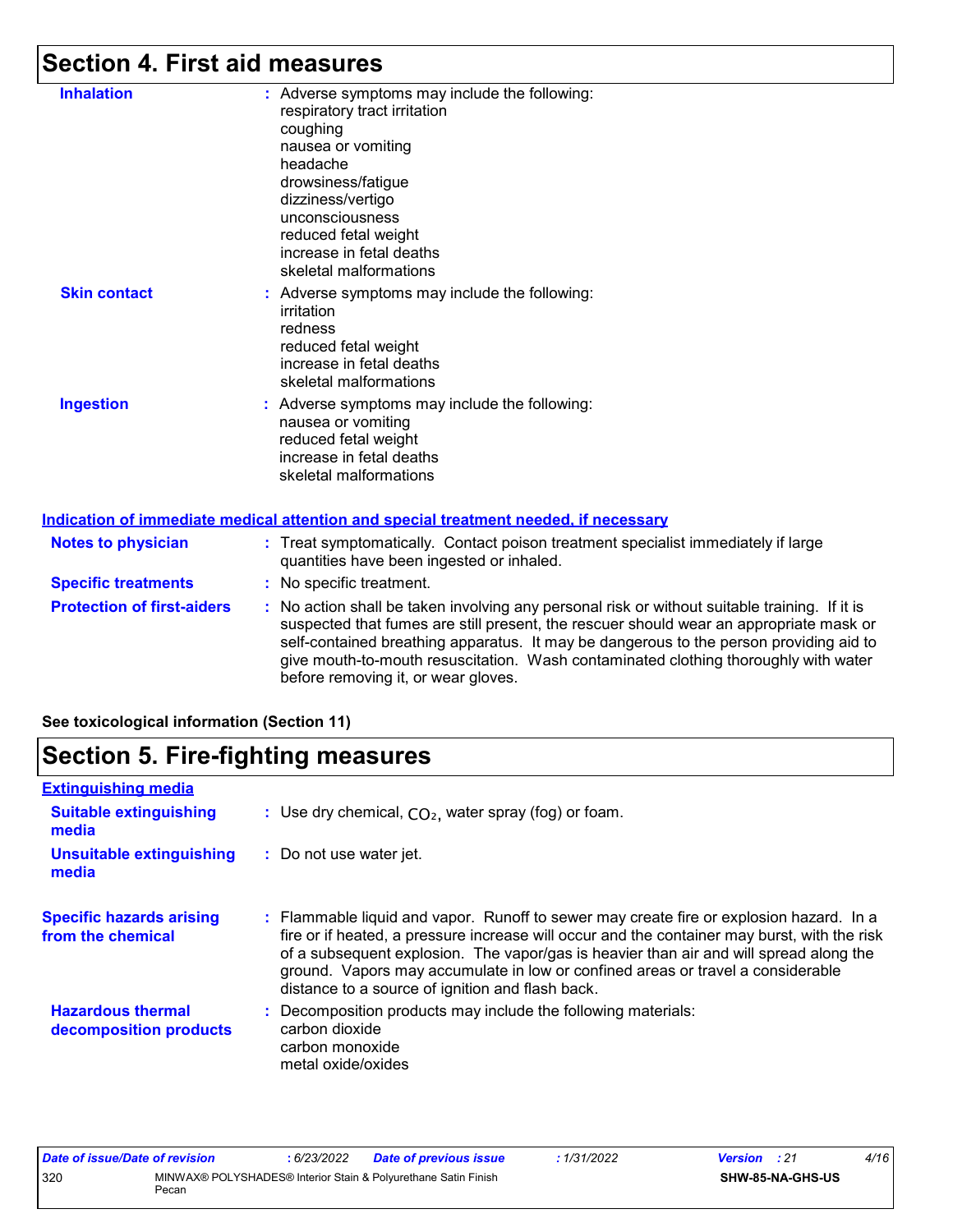## **Section 5. Fire-fighting measures**

| <b>Special protective actions</b><br>for fire-fighters | : Promptly isolate the scene by removing all persons from the vicinity of the incident if<br>there is a fire. No action shall be taken involving any personal risk or without suitable<br>training. Move containers from fire area if this can be done without risk. Use water<br>spray to keep fire-exposed containers cool. |
|--------------------------------------------------------|-------------------------------------------------------------------------------------------------------------------------------------------------------------------------------------------------------------------------------------------------------------------------------------------------------------------------------|
| <b>Special protective</b>                              | : Fire-fighters should wear appropriate protective equipment and self-contained breathing                                                                                                                                                                                                                                     |
| equipment for fire-fighters                            | apparatus (SCBA) with a full face-piece operated in positive pressure mode.                                                                                                                                                                                                                                                   |

### **Section 6. Accidental release measures**

|                                                       | Personal precautions, protective equipment and emergency procedures                                                                                                                                                                                                                                                                                                                                                                                                                                                                                                                                                                                                                                                                                                  |
|-------------------------------------------------------|----------------------------------------------------------------------------------------------------------------------------------------------------------------------------------------------------------------------------------------------------------------------------------------------------------------------------------------------------------------------------------------------------------------------------------------------------------------------------------------------------------------------------------------------------------------------------------------------------------------------------------------------------------------------------------------------------------------------------------------------------------------------|
| For non-emergency<br>personnel                        | : No action shall be taken involving any personal risk or without suitable training.<br>Evacuate surrounding areas. Keep unnecessary and unprotected personnel from<br>entering. Do not touch or walk through spilled material. Shut off all ignition sources.<br>No flares, smoking or flames in hazard area. Avoid breathing vapor or mist. Provide<br>adequate ventilation. Wear appropriate respirator when ventilation is inadequate. Put<br>on appropriate personal protective equipment.                                                                                                                                                                                                                                                                      |
| For emergency responders :                            | If specialized clothing is required to deal with the spillage, take note of any information in<br>Section 8 on suitable and unsuitable materials. See also the information in "For non-<br>emergency personnel".                                                                                                                                                                                                                                                                                                                                                                                                                                                                                                                                                     |
| <b>Environmental precautions</b>                      | : Avoid dispersal of spilled material and runoff and contact with soil, waterways, drains<br>and sewers. Inform the relevant authorities if the product has caused environmental<br>pollution (sewers, waterways, soil or air).                                                                                                                                                                                                                                                                                                                                                                                                                                                                                                                                      |
| Methods and materials for containment and cleaning up |                                                                                                                                                                                                                                                                                                                                                                                                                                                                                                                                                                                                                                                                                                                                                                      |
| <b>Small spill</b>                                    | : Stop leak if without risk. Move containers from spill area. Use spark-proof tools and<br>explosion-proof equipment. Dilute with water and mop up if water-soluble. Alternatively,<br>or if water-insoluble, absorb with an inert dry material and place in an appropriate waste<br>disposal container. Dispose of via a licensed waste disposal contractor.                                                                                                                                                                                                                                                                                                                                                                                                        |
| <b>Large spill</b>                                    | : Stop leak if without risk. Move containers from spill area. Use spark-proof tools and<br>explosion-proof equipment. Approach release from upwind. Prevent entry into sewers,<br>water courses, basements or confined areas. Wash spillages into an effluent treatment<br>plant or proceed as follows. Contain and collect spillage with non-combustible,<br>absorbent material e.g. sand, earth, vermiculite or diatomaceous earth and place in<br>container for disposal according to local regulations (see Section 13). Dispose of via a<br>licensed waste disposal contractor. Contaminated absorbent material may pose the<br>same hazard as the spilled product. Note: see Section 1 for emergency contact<br>information and Section 13 for waste disposal. |

## **Section 7. Handling and storage**

#### **Precautions for safe handling**

| <b>Protective measures</b> | : Put on appropriate personal protective equipment (see Section 8). Persons with a<br>history of skin sensitization problems should not be employed in any process in which<br>this product is used. Avoid exposure - obtain special instructions before use. Avoid<br>exposure during pregnancy. Do not handle until all safety precautions have been read<br>and understood. Do not get in eyes or on skin or clothing. Do not breathe vapor or mist.<br>Do not swallow. Use only with adequate ventilation. Wear appropriate respirator when<br>ventilation is inadequate. Do not enter storage areas and confined spaces unless<br>adequately ventilated. Keep in the original container or an approved alternative made<br>from a compatible material, kept tightly closed when not in use. Store and use away<br>from heat, sparks, open flame or any other ignition source. Use explosion-proof<br>electrical (ventilating, lighting and material handling) equipment. Use only non-sparking<br>tools. Take precautionary measures against electrostatic discharges. Empty containers |
|----------------------------|----------------------------------------------------------------------------------------------------------------------------------------------------------------------------------------------------------------------------------------------------------------------------------------------------------------------------------------------------------------------------------------------------------------------------------------------------------------------------------------------------------------------------------------------------------------------------------------------------------------------------------------------------------------------------------------------------------------------------------------------------------------------------------------------------------------------------------------------------------------------------------------------------------------------------------------------------------------------------------------------------------------------------------------------------------------------------------------------|
|                            | retain product residue and can be hazardous. Do not reuse container.                                                                                                                                                                                                                                                                                                                                                                                                                                                                                                                                                                                                                                                                                                                                                                                                                                                                                                                                                                                                                         |

| Date of issue/Date of revision |       | : 6/23/2022 | <b>Date of previous issue</b>                                  | 1/31/2022 | <b>Version</b> : 21 |                         | 5/16 |
|--------------------------------|-------|-------------|----------------------------------------------------------------|-----------|---------------------|-------------------------|------|
| 320                            | Pecan |             | MINWAX® POLYSHADES® Interior Stain & Polyurethane Satin Finish |           |                     | <b>SHW-85-NA-GHS-US</b> |      |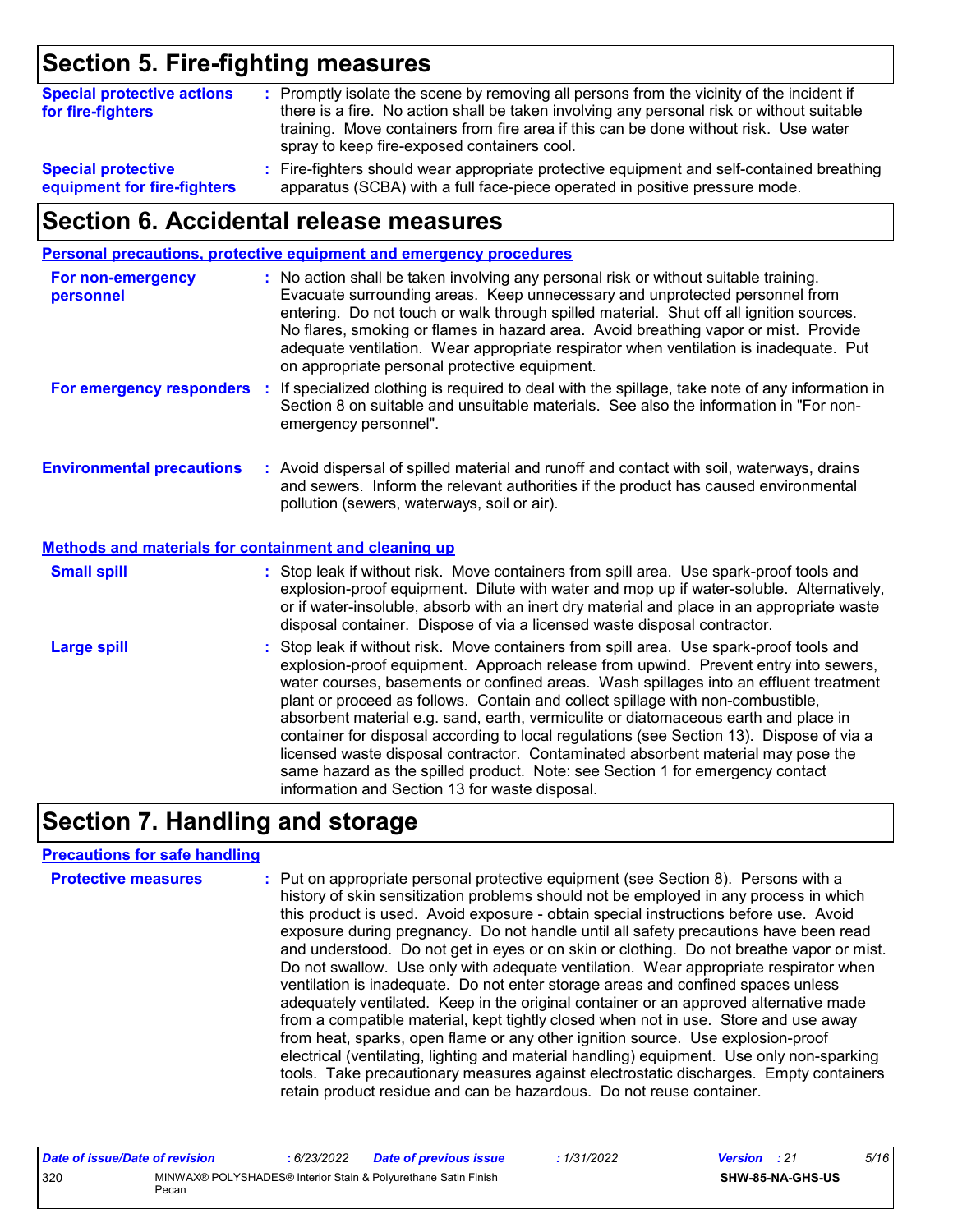### **Section 7. Handling and storage**

| <b>Advice on general</b><br>occupational hygiene                                 | : Eating, drinking and smoking should be prohibited in areas where this material is<br>handled, stored and processed. Workers should wash hands and face before eating,<br>drinking and smoking. Remove contaminated clothing and protective equipment before<br>entering eating areas. See also Section 8 for additional information on hygiene<br>measures.                                                                                                                                                                                                                                                                                                                                                      |
|----------------------------------------------------------------------------------|--------------------------------------------------------------------------------------------------------------------------------------------------------------------------------------------------------------------------------------------------------------------------------------------------------------------------------------------------------------------------------------------------------------------------------------------------------------------------------------------------------------------------------------------------------------------------------------------------------------------------------------------------------------------------------------------------------------------|
| <b>Conditions for safe storage,</b><br>including any<br><b>incompatibilities</b> | : Store in accordance with local regulations. Store in a segregated and approved area.<br>Store in original container protected from direct sunlight in a dry, cool and well-ventilated<br>area, away from incompatible materials (see Section 10) and food and drink. Store<br>locked up. Eliminate all ignition sources. Separate from oxidizing materials. Keep<br>container tightly closed and sealed until ready for use. Containers that have been<br>opened must be carefully resealed and kept upright to prevent leakage. Do not store in<br>unlabeled containers. Use appropriate containment to avoid environmental<br>contamination. See Section 10 for incompatible materials before handling or use. |

### **Section 8. Exposure controls/personal protection**

#### **Control parameters**

#### **Occupational exposure limits (OSHA United States)**

| <b>Ingredient name</b>                                        | CAS#                    | <b>Exposure limits</b>                                                                                                                                                                                                                                                                                                                                             |
|---------------------------------------------------------------|-------------------------|--------------------------------------------------------------------------------------------------------------------------------------------------------------------------------------------------------------------------------------------------------------------------------------------------------------------------------------------------------------------|
| Light Aliphatic Hydrocarbon                                   | 64742-47-8              | ACGIH TLV (United States, 1/2021).<br>Absorbed through skin.<br>TWA: 200 mg/m <sup>3</sup> , (as total hydrocarbon<br>vapor) 8 hours.                                                                                                                                                                                                                              |
| Light Aliphatic Hydrocarbon                                   | 64742-47-8              | ACGIH TLV (United States, 1/2021).<br>Absorbed through skin.<br>TWA: 200 mg/m <sup>3</sup> , (as total hydrocarbon<br>vapor) 8 hours.                                                                                                                                                                                                                              |
| Amorphous Precipitated Silica                                 | 112926-00-8             | NIOSH REL (United States, 10/2020).<br>TWA: 6 mg/m <sup>3</sup> 10 hours.                                                                                                                                                                                                                                                                                          |
| Med. Aliphatic Hydrocarbon Solvent                            | 64742-88-7              | OSHA PEL (United States, 5/2018).<br>TWA: 100 ppm 8 hours.<br>TWA: $400 \text{ mg/m}^3$ 8 hours.                                                                                                                                                                                                                                                                   |
| Zirconium 2-Ethylhexanoate                                    | 22464-99-9              | ACGIH TLV (United States, 1/2021).<br>TWA: $5 \text{ mg/m}^3$ , (as Zr) 8 hours.<br>STEL: 10 mg/m <sup>3</sup> , (as Zr) 15 minutes.<br>NIOSH REL (United States, 10/2020).<br>TWA: 5 mg/m <sup>3</sup> , (as Zr) 10 hours.<br>STEL: 10 mg/m <sup>3</sup> , (as Zr) 15 minutes.<br>OSHA PEL (United States, 5/2018).<br>TWA: $5 \text{ mg/m}^3$ , (as Zr) 8 hours. |
| Hydrotreated Heavy Petroleum Naphtha<br>Methyl Ethyl Ketoxime | 64742-48-9<br>$96-29-7$ | None.<br>OARS WEEL (United States, 1/2021). Skin<br>sensitizer.<br>TWA: 10 ppm 8 hours.                                                                                                                                                                                                                                                                            |
| Cobalt 2-Ethylhexanoate                                       | 136-52-7                | ACGIH TLV (United States, 1/2021). Skin<br>sensitizer. Inhalation sensitizer.<br>TWA: $0.02$ mg/m <sup>3</sup> , (as Co) 8 hours.                                                                                                                                                                                                                                  |

**Occupational exposure limits (Canada)**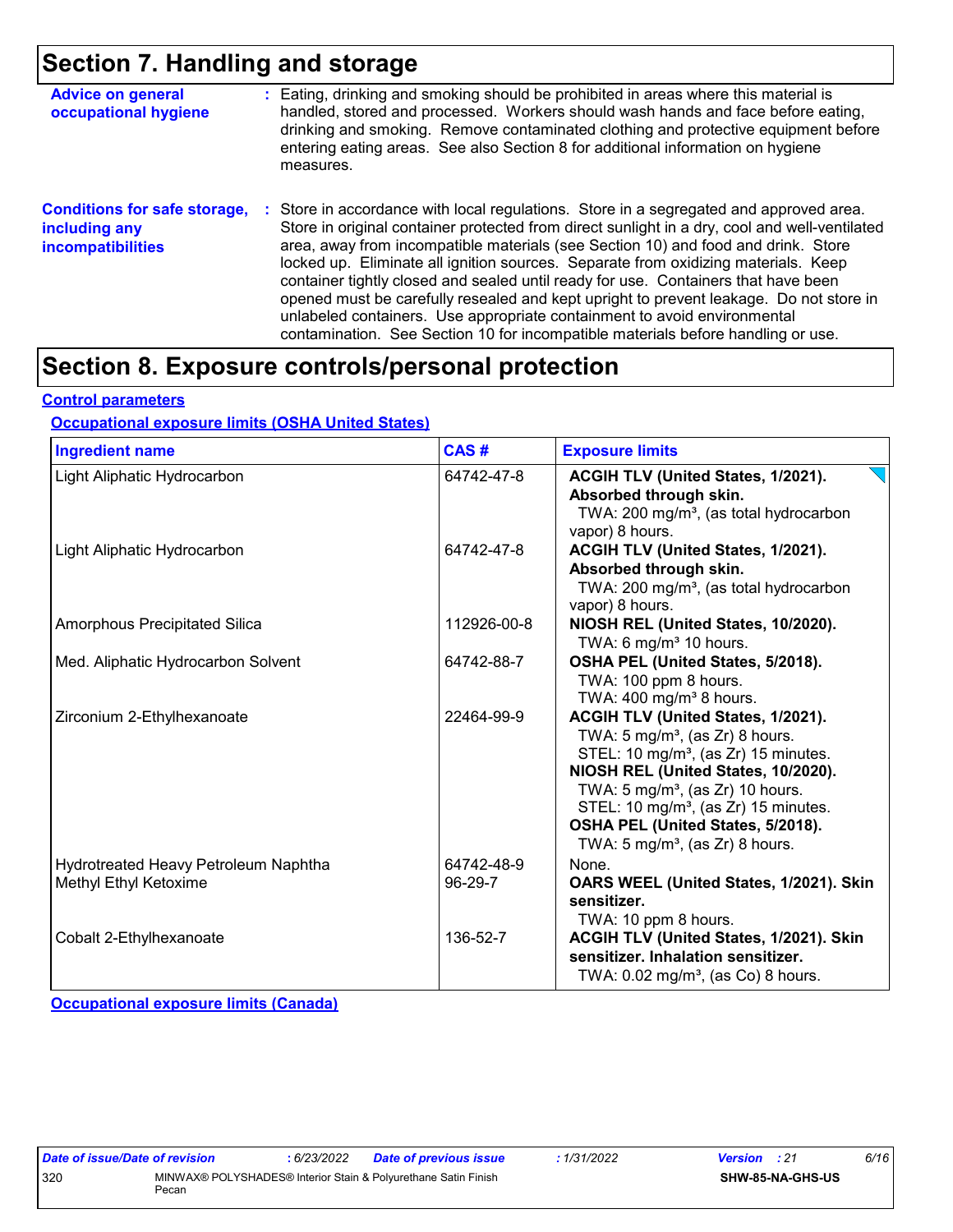## **Section 8. Exposure controls/personal protection**

| <b>Ingredient name</b>                            | CAS#       | <b>Exposure limits</b>                                                                                                                                                                                                                                                                                                                                                                                                                                                                                                                                                                                                |
|---------------------------------------------------|------------|-----------------------------------------------------------------------------------------------------------------------------------------------------------------------------------------------------------------------------------------------------------------------------------------------------------------------------------------------------------------------------------------------------------------------------------------------------------------------------------------------------------------------------------------------------------------------------------------------------------------------|
| Petroleum refining, hydrotreated light distillate | 64742-47-8 | <b>CA British Columbia Provincial (Canada,</b><br>6/2021). Absorbed through skin.<br>TWA: 200 mg/m <sup>3</sup> , (as total hydrocarbon<br>vapour) 8 hours.<br>CA Alberta Provincial (Canada, 6/2018).<br>Absorbed through skin.<br>8 hrs OEL: 200 mg/m <sup>3</sup> , (as total hydrocarbon<br>vapour) 8 hours.<br>CA Ontario Provincial (Canada, 6/2019).<br>Absorbed through skin.<br>TWA: 200 mg/m <sup>3</sup> , (as total hydrocarbon<br>vapour) 8 hours.                                                                                                                                                       |
| Petroleum refining, hydrotreated light distillate | 64742-47-8 | <b>CA British Columbia Provincial (Canada,</b><br>6/2021). Absorbed through skin.<br>TWA: 200 mg/m <sup>3</sup> , (as total hydrocarbon<br>vapour) 8 hours.<br>CA Alberta Provincial (Canada, 6/2018).<br>Absorbed through skin.<br>8 hrs OEL: 200 mg/m <sup>3</sup> , (as total hydrocarbon<br>vapour) 8 hours.<br>CA Ontario Provincial (Canada, 6/2019).<br>Absorbed through skin.<br>TWA: 200 mg/m <sup>3</sup> , (as total hydrocarbon<br>vapour) 8 hours.                                                                                                                                                       |
| Zirconium 2-Ethylhexanoate                        | 22464-99-9 | CA Alberta Provincial (Canada, 6/2018).<br>8 hrs OEL: 5 mg/m <sup>3</sup> , (as Zr) 8 hours.<br>15 min OEL: 10 mg/m <sup>3</sup> , (as Zr) 15 minutes.<br><b>CA British Columbia Provincial (Canada,</b><br>$6/2021$ ).<br>TWA: $5 \text{ mg/m}^3$ , (as Zr) 8 hours.<br>STEL: 10 mg/m <sup>3</sup> , (as Zr) 15 minutes.<br>CA Quebec Provincial (Canada, 6/2021).<br>TWAEV: $5 \text{ mg/m}^3$ , (as Zr) 8 hours.<br>STEV: 10 mg/m <sup>3</sup> , (as Zr) 15 minutes.<br>CA Ontario Provincial (Canada, 6/2019).<br>STEL: 10 mg/m <sup>3</sup> , (as Zr) 15 minutes.<br>TWA: 5 mg/m <sup>3</sup> , (as Zr) 8 hours. |
| Methyl Ethyl Ketoxime                             | 96-29-7    | OARS WEEL (United States, 1/2021). Skin<br>sensitizer.<br>TWA: 10 ppm 8 hours.                                                                                                                                                                                                                                                                                                                                                                                                                                                                                                                                        |
| Cobalt 2-Ethylhexanoate                           | 136-52-7   | <b>CA British Columbia Provincial (Canada,</b><br>6/2021). Skin sensitizer. Inhalation<br>sensitizer.<br>TWA: 0.02 mg/m <sup>3</sup> , (as Co, Total) 8 hours.<br>CA Quebec Provincial (Canada, 6/2021).<br>Skin sensitizer.<br>TWAEV: $0.02 \text{ mg/m}^3$ , (as Co) 8 hours.<br>CA Ontario Provincial (Canada, 6/2019).<br>TWA: $0.02$ mg/m <sup>3</sup> , (as Co) 8 hours.<br><b>CA Saskatchewan Provincial (Canada,</b><br>7/2013).<br>STEL: $0.06$ mg/m <sup>3</sup> , (measured as Co) 15<br>minutes.<br>TWA: $0.02$ mg/m <sup>3</sup> , (measured as Co) 8<br>hours.                                          |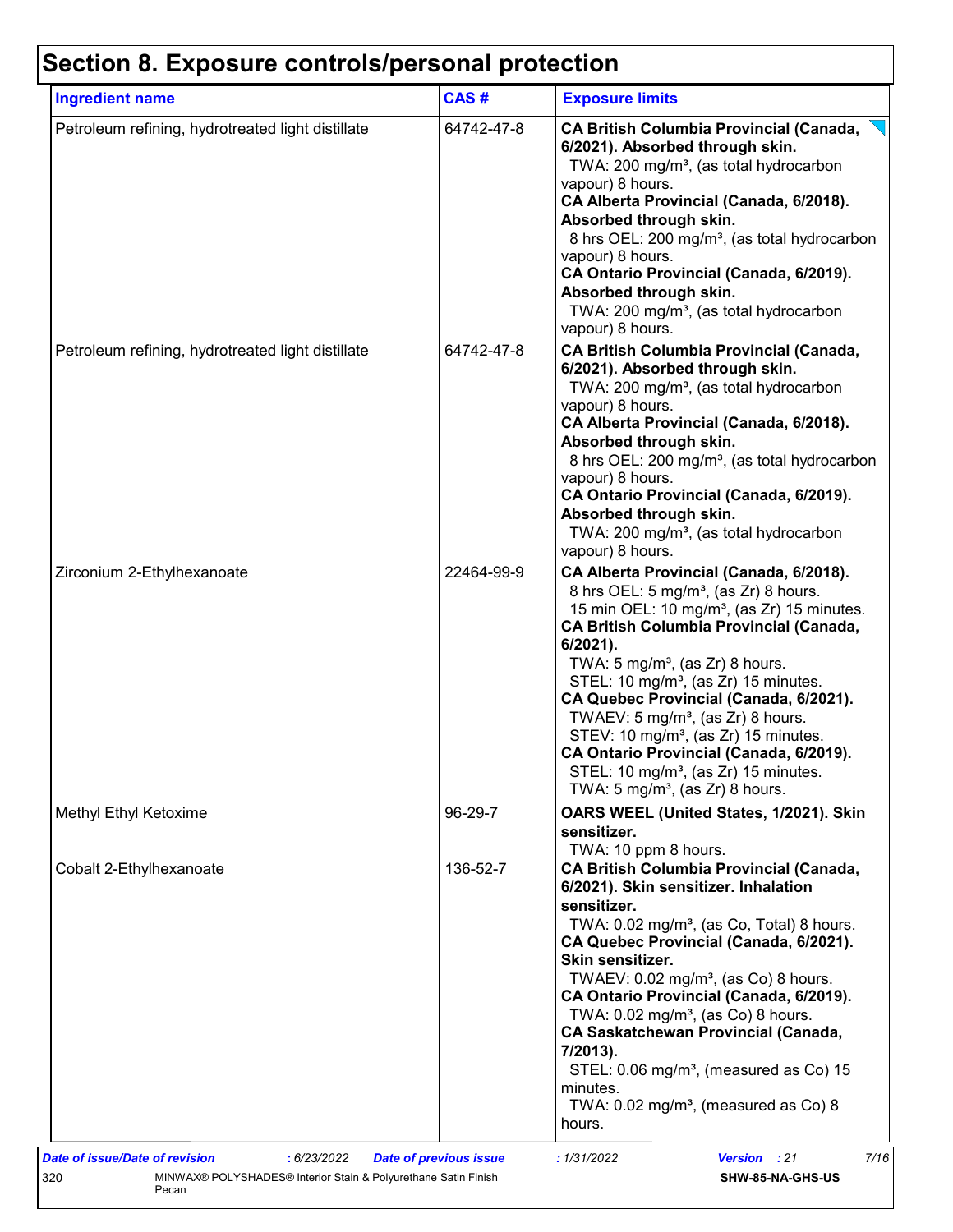### **Section 8. Exposure controls/personal protection**

|                             | CAS#       | <b>Exposure limits</b>                                                                                                                       |
|-----------------------------|------------|----------------------------------------------------------------------------------------------------------------------------------------------|
| Light Aliphatic Hydrocarbon | 64742-47-8 | <b>ACGIH TLV (United States, 1/2021).</b><br>Absorbed through skin.<br>TWA: 200 mg/m <sup>3</sup> , (as total hydrocarbon<br>vapor) 8 hours. |
| Light Aliphatic Hydrocarbon | 64742-47-8 | ACGIH TLV (United States, 1/2021).<br>Absorbed through skin.<br>TWA: 200 mg/m <sup>3</sup> , (as total hydrocarbon<br>vapor) 8 hours.        |
| Zirconium 2-Ethylhexanoate  | 22464-99-9 | NOM-010-STPS-2014 (Mexico, 4/2016).<br>TWA: $5 \text{ mg/m}^3$ , (as Zr) 8 hours.<br>STEL: 10 mg/m <sup>3</sup> , (as Zr) 15 minutes.        |
| Cobalt 2-Ethylhexanoate     | 136-52-7   | NOM-010-STPS-2014 (Mexico, 4/2016).<br>TWA: 0.02 mg/m <sup>3</sup> , (as Co) 8 hours.                                                        |

**Hand protection** : Chemical-resistant, impervious gloves complying with an approved standard should be **inverted** worn at all times when handling chemical products if a risk assessment indicates this is necessary. Considering the parameters specified by the glove manufacturer, check during use that the gloves are still retaining their protective properties. It should be noted that the time to breakthrough for any glove material may be different for different glove manufacturers. In the case of mixtures, consisting of several substances, the protection time of the gloves cannot be accurately estimated. Safety eyewear complying with an approved standard should be used when a risk **:** assessment indicates this is necessary to avoid exposure to liquid splashes, mists, gases or dusts. If contact is possible, the following protection should be worn, unless the assessment indicates a higher degree of protection: safety glasses with sideshields. **Eye/face protection Body protection** : Personal protective equipment for the body should be selected based on the task being **Body** performed and the risks involved and should be approved by a specialist before handling this product. When there is a risk of ignition from static electricity, wear antistatic protective clothing. For the greatest protection from static discharges, clothing should include anti-static overalls, boots and gloves. Emissions from ventilation or work process equipment should be checked to ensure **:** they comply with the requirements of environmental protection legislation. In some cases, fume scrubbers, filters or engineering modifications to the process equipment will be necessary to reduce emissions to acceptable levels. **Appropriate engineering controls :** Use only with adequate ventilation. Use process enclosures, local exhaust ventilation or other engineering controls to keep worker exposure to airborne contaminants below any recommended or statutory limits. The engineering controls also need to keep gas, vapor or dust concentrations below any lower explosive limits. Use explosion-proof ventilation equipment. Wash hands, forearms and face thoroughly after handling chemical products, before eating, smoking and using the lavatory and at the end of the working period. Appropriate techniques should be used to remove potentially contaminated clothing. Contaminated work clothing should not be allowed out of the workplace. Wash contaminated clothing before reusing. Ensure that eyewash stations and safety showers are close to the workstation location. **Hygiene measures : Individual protection measures Skin protection Other skin protection :** Appropriate footwear and any additional skin protection measures should be selected based on the task being performed and the risks involved and should be approved by a specialist before handling this product. **Environmental exposure controls**

| Date of issue/Date of revision |       | : 6/23/2022 | <b>Date of previous issue</b>                                  | : 1/31/2022 | <b>Version</b> : 21 |                         | 8/16 |
|--------------------------------|-------|-------------|----------------------------------------------------------------|-------------|---------------------|-------------------------|------|
| 320                            | Pecan |             | MINWAX® POLYSHADES® Interior Stain & Polyurethane Satin Finish |             |                     | <b>SHW-85-NA-GHS-US</b> |      |

**Occupational exposure limits (Mexico)**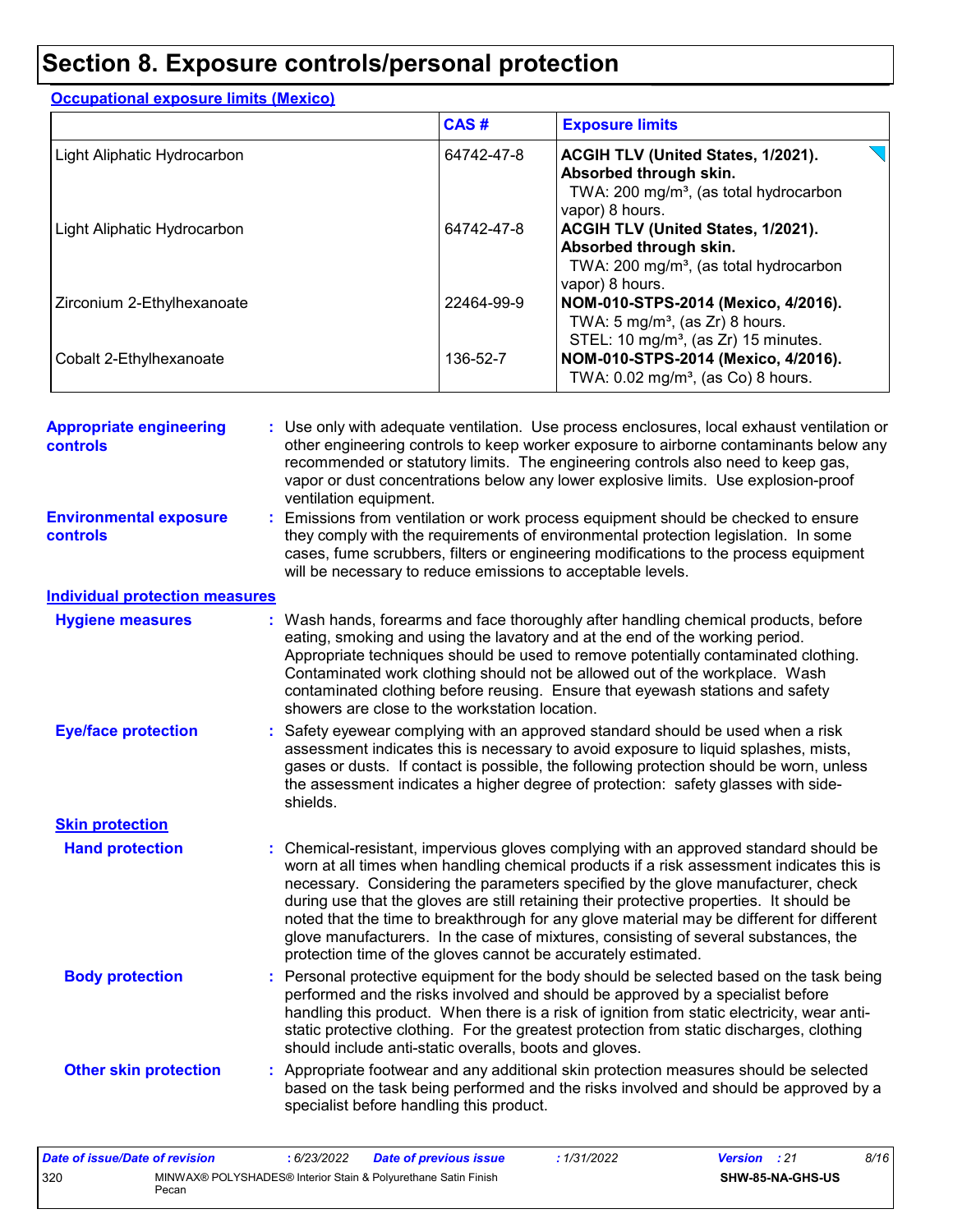### **Section 8. Exposure controls/personal protection**

**Respiratory protection :**

Based on the hazard and potential for exposure, select a respirator that meets the appropriate standard or certification. Respirators must be used according to a respiratory protection program to ensure proper fitting, training, and other important aspects of use.

### **Section 9. Physical and chemical properties**

The conditions of measurement of all properties are at standard temperature and pressure unless otherwise indicated.

| <b>Appearance</b>                                                 |                                                                |
|-------------------------------------------------------------------|----------------------------------------------------------------|
| <b>Physical state</b>                                             | $:$ Liquid.                                                    |
| Color                                                             | Not available.                                                 |
| Odor                                                              | Not available.                                                 |
| <b>Odor threshold</b>                                             | : Not available.                                               |
| pH                                                                | : Not applicable.                                              |
| <b>Melting point/freezing point</b>                               | : Not available.                                               |
| <b>Boiling point, initial boiling</b><br>point, and boiling range | : $148^{\circ}$ C (298.4 $^{\circ}$ F)                         |
| <b>Flash point</b>                                                | : Closed cup: 40°C (104°F) [Pensky-Martens Closed Cup]         |
| <b>Evaporation rate</b>                                           | $0.13$ (butyl acetate = 1)                                     |
| <b>Flammability</b>                                               | : Not available.                                               |
| Lower and upper explosion<br>limit/flammability limit             | $:$ Lower: $0.7\%$<br>Upper: 7%                                |
| <b>Vapor pressure</b>                                             | $: 0.25$ kPa (1.9 mm Hg)                                       |
| <b>Relative vapor density</b>                                     | : $5$ [Air = 1]                                                |
| <b>Relative density</b>                                           | : 0.91                                                         |
| <b>Solubility</b>                                                 | : Not available.                                               |
| <b>Partition coefficient: n-</b><br>octanol/water                 | : Not applicable.                                              |
| <b>Auto-ignition temperature</b>                                  | $:$ Not available.                                             |
| <b>Decomposition temperature</b>                                  | : Not available.                                               |
| <b>Viscosity</b>                                                  | Kinematic (40°C (104°F)): <20.5 mm <sup>2</sup> /s (<20.5 cSt) |
| <b>Molecular weight</b>                                           | Not applicable.                                                |
| <b>Aerosol product</b>                                            |                                                                |
| <b>Heat of combustion</b>                                         | : $20.222$ kJ/g                                                |

### **Section 10. Stability and reactivity**

| <b>Reactivity</b>                            | : No specific test data related to reactivity available for this product or its ingredients.                                                                                                                                               |
|----------------------------------------------|--------------------------------------------------------------------------------------------------------------------------------------------------------------------------------------------------------------------------------------------|
| <b>Chemical stability</b>                    | : The product is stable.                                                                                                                                                                                                                   |
| <b>Possibility of hazardous</b><br>reactions | : Under normal conditions of storage and use, hazardous reactions will not occur.                                                                                                                                                          |
| <b>Conditions to avoid</b>                   | : Avoid all possible sources of ignition (spark or flame). Do not pressurize, cut, weld,<br>braze, solder, drill, grind or expose containers to heat or sources of ignition. Do not<br>allow vapor to accumulate in low or confined areas. |

| Date of issue/Date of revision |       | : 6/23/2022 | <b>Date of previous issue</b>                                  | 1/31/2022 | <b>Version</b> : 21 |                  | 9/16 |
|--------------------------------|-------|-------------|----------------------------------------------------------------|-----------|---------------------|------------------|------|
| 320                            | Pecan |             | MINWAX® POLYSHADES® Interior Stain & Polyurethane Satin Finish |           |                     | SHW-85-NA-GHS-US |      |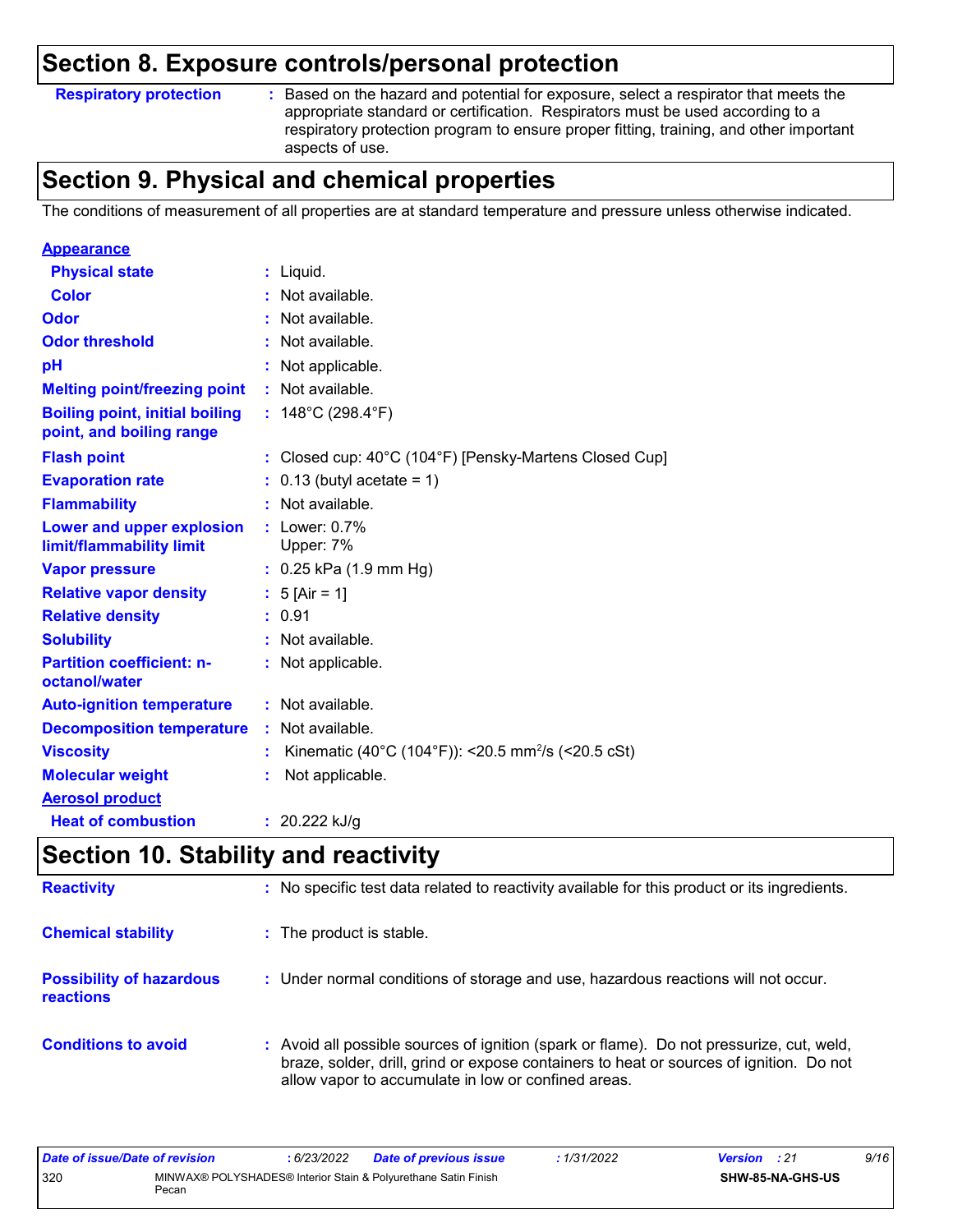### **Section 10. Stability and reactivity**

#### **Incompatible materials :**

: Reactive or incompatible with the following materials: oxidizing materials

**Hazardous decomposition products**

Under normal conditions of storage and use, hazardous decomposition products should **:** not be produced.

### **Section 11. Toxicological information**

#### **Information on toxicological effects**

#### **Acute toxicity**

| <b>Product/ingredient name</b> | <b>Result</b>                | <b>Species</b> | <b>Dose</b>              | <b>Exposure</b> |
|--------------------------------|------------------------------|----------------|--------------------------|-----------------|
| Zirconium 2-Ethylhexanoate     | <b>ILD50 Dermal</b>          | Rabbit         | $>5$ g/kg                |                 |
|                                | LD50 Oral                    | Rat            | $>5$ g/kg                |                 |
| <b>Hydrotreated Heavy</b>      | <b>LC50 Inhalation Vapor</b> | Rat            | $8500$ mg/m <sup>3</sup> | ⊦4 hours        |
| Petroleum Naphtha              |                              |                |                          |                 |
|                                | LD50 Oral                    | Rat            | $>6$ g/kg                |                 |
| Methyl Ethyl Ketoxime          | ILD50 Oral                   | Rat            | 930 mg/kg                |                 |
| Cobalt 2-Ethylhexanoate        | LD50 Dermal                  | Rabbit         | $>5$ g/kg                |                 |
|                                | LD50 Oral                    | Rat            | 1.22 g/kg                |                 |

#### **Irritation/Corrosion**

| <b>Product/ingredient name</b> | Result                   | <b>Species</b> | <b>Score</b> | <b>Exposure</b> | <b>Observation</b> |
|--------------------------------|--------------------------|----------------|--------------|-----------------|--------------------|
| Methyl Ethyl Ketoxime          | I Eves - Severe irritant | Rabbit         |              | 100 uL          |                    |

#### **Sensitization**

Not available.

#### **Mutagenicity**

Not available.

#### **Carcinogenicity**

Not available.

#### **Classification**

| <b>Product/ingredient name</b>   | <b>OSHA</b> | <b>IARC</b> | <b>NTP</b>                                       |  |
|----------------------------------|-------------|-------------|--------------------------------------------------|--|
| Amorphous Precipitated<br>Silica |             |             |                                                  |  |
| Cobalt 2-Ethylhexanoate          |             | 2B          | Reasonably anticipated to be a human carcinogen. |  |

#### **Reproductive toxicity**

Not available.

#### **Teratogenicity**

Not available.

#### **Specific target organ toxicity (single exposure)**

| <b>Name</b>                                                                    | <b>Category</b>               | <b>Route of</b><br>exposure | <b>Target organs</b>            |
|--------------------------------------------------------------------------------|-------------------------------|-----------------------------|---------------------------------|
| Light Aliphatic Hydrocarbon                                                    | Category 3                    |                             | Respiratory tract<br>irritation |
|                                                                                | Category 3                    |                             | l Narcotic effects              |
| Light Aliphatic Hydrocarbon                                                    | Category 3                    |                             | Respiratory tract<br>irritation |
|                                                                                | Category 3                    |                             | l Narcotic effects              |
| Med. Aliphatic Hydrocarbon Solvent                                             | Category 3                    |                             | Respiratory tract<br>irritation |
| Date of issue/Date of revision<br>: 6/23/2022                                  | <b>Date of previous issue</b> | : 1/31/2022                 | 10/16<br><b>Version</b> : 21    |
| MINWAX® POLYSHADES® Interior Stain & Polyurethane Satin Finish<br>320<br>Pecan |                               |                             | SHW-85-NA-GHS-US                |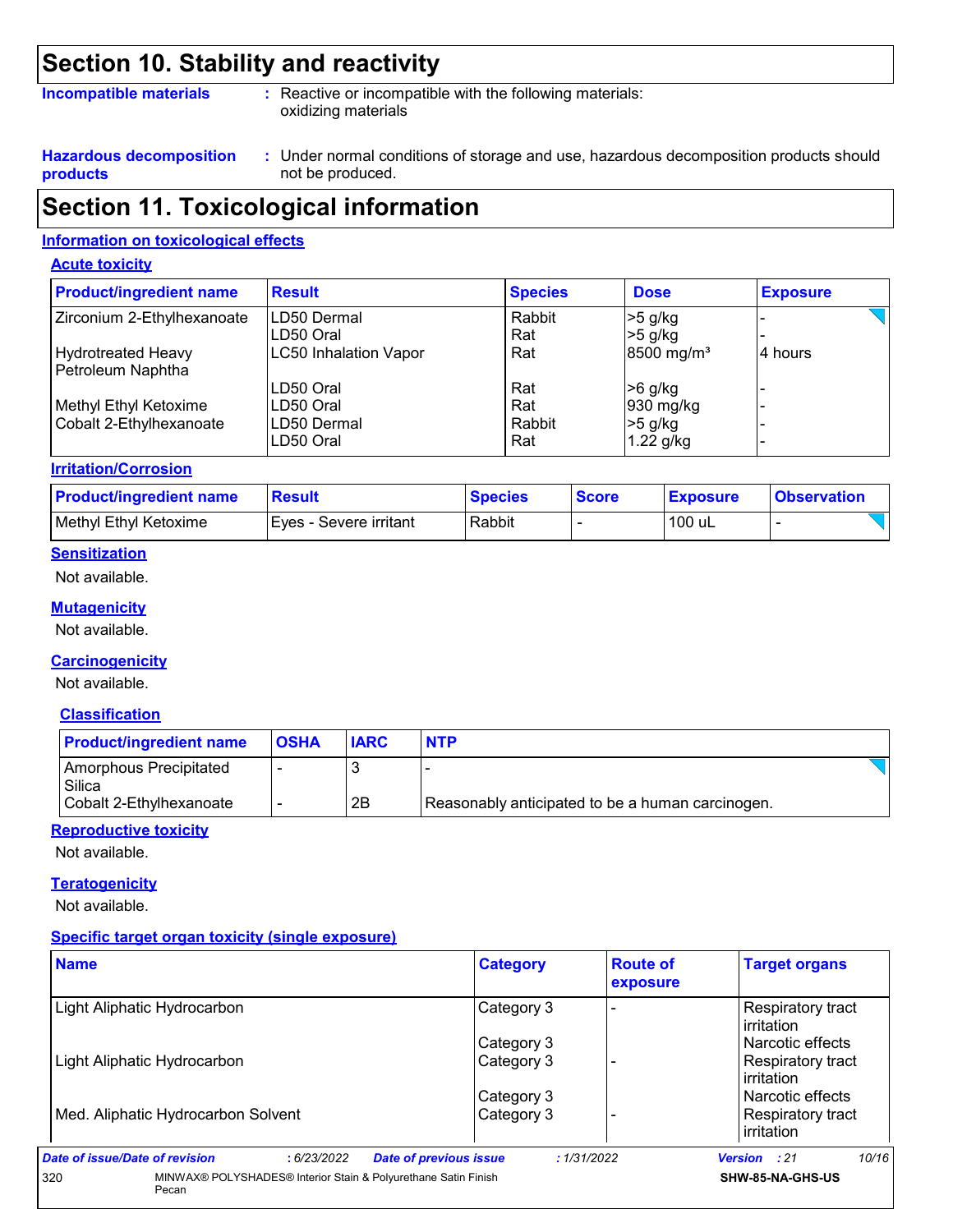## **Section 11. Toxicological information**

|                                      | Category 3 | Narcotic effects                         |
|--------------------------------------|------------|------------------------------------------|
| Hydrotreated Heavy Petroleum Naphtha | Category 3 | <b>Respiratory tract</b><br>l irritation |
|                                      | Category 3 | l Narcotic effects                       |
| Methyl Ethyl Ketoxime                | Category 1 | upper respiratory<br>tract               |
|                                      | Category 3 | Narcotic effects                         |

#### **Specific target organ toxicity (repeated exposure)**

| <b>Name</b>                          | <b>Category</b> | <b>Route of</b><br>exposure | <b>Target organs</b> |
|--------------------------------------|-----------------|-----------------------------|----------------------|
| Light Aliphatic Hydrocarbon          | Category 2      |                             |                      |
| Light Aliphatic Hydrocarbon          | Category 2      |                             |                      |
| Med. Aliphatic Hydrocarbon Solvent   | Category 1      |                             |                      |
| Hydrotreated Heavy Petroleum Naphtha | Category 2      |                             |                      |
| Methyl Ethyl Ketoxime                | Category 2      |                             | blood system         |

#### **Aspiration hazard**

| <b>Name</b>                          | Result                                |
|--------------------------------------|---------------------------------------|
| Light Aliphatic Hydrocarbon          | <b>ASPIRATION HAZARD - Category 1</b> |
| Light Aliphatic Hydrocarbon          | <b>ASPIRATION HAZARD - Category 1</b> |
| Med. Aliphatic Hydrocarbon Solvent   | <b>ASPIRATION HAZARD - Category 1</b> |
| Hydrotreated Heavy Petroleum Naphtha | <b>ASPIRATION HAZARD - Category 1</b> |

#### **Information on the likely :** Not available.

### **routes of exposure**

#### **Potential acute health effects**

| <b>Eye contact</b>  | : No known significant effects or critical hazards.                                                                          |
|---------------------|------------------------------------------------------------------------------------------------------------------------------|
| <b>Inhalation</b>   | : Can cause central nervous system (CNS) depression. May cause drowsiness or<br>dizziness. May cause respiratory irritation. |
| <b>Skin contact</b> | : May cause an allergic skin reaction.                                                                                       |
| <b>Ingestion</b>    | : Can cause central nervous system (CNS) depression. May be fatal if swallowed and<br>enters airways.                        |

|                     | <b>Symptoms related to the physical, chemical and toxicological characteristics</b>                                                                                                                                                                                     |
|---------------------|-------------------------------------------------------------------------------------------------------------------------------------------------------------------------------------------------------------------------------------------------------------------------|
| <b>Eye contact</b>  | : No specific data.                                                                                                                                                                                                                                                     |
| <b>Inhalation</b>   | : Adverse symptoms may include the following:<br>respiratory tract irritation<br>coughing<br>nausea or vomiting<br>headache<br>drowsiness/fatigue<br>dizziness/vertigo<br>unconsciousness<br>reduced fetal weight<br>increase in fetal deaths<br>skeletal malformations |
| <b>Skin contact</b> | : Adverse symptoms may include the following:<br>irritation<br>redness<br>reduced fetal weight<br>increase in fetal deaths                                                                                                                                              |

skeletal malformations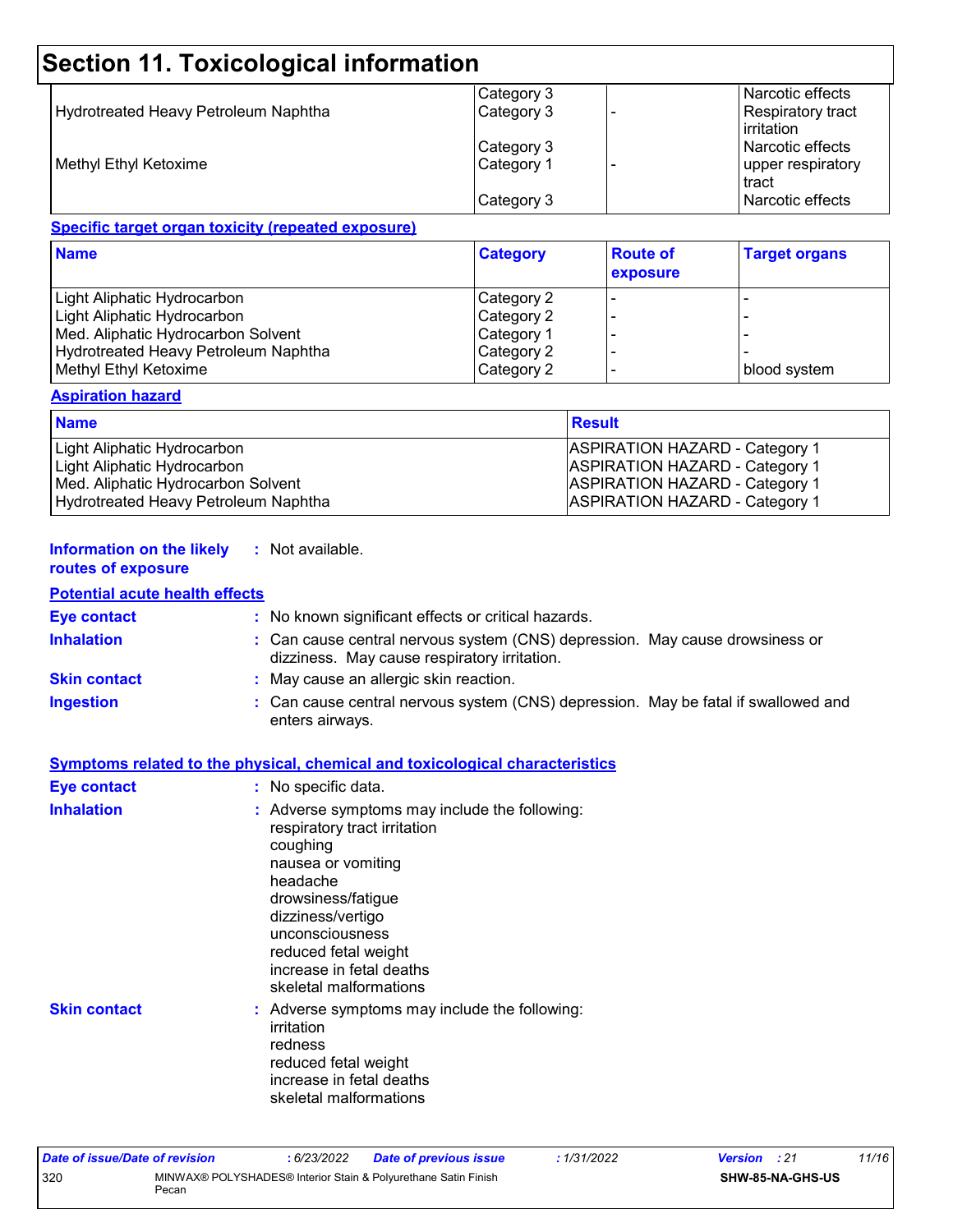## **Section 11. Toxicological information**

| <b>Ingestion</b>                        | : Adverse symptoms may include the following:<br>nausea or vomiting<br>reduced fetal weight<br>increase in fetal deaths<br>skeletal malformations                              |
|-----------------------------------------|--------------------------------------------------------------------------------------------------------------------------------------------------------------------------------|
|                                         | Delayed and immediate effects and also chronic effects from short and long term exposure                                                                                       |
| <b>Short term exposure</b>              |                                                                                                                                                                                |
| <b>Potential immediate</b><br>effects   | : Not available.                                                                                                                                                               |
| <b>Potential delayed effects</b>        | : Not available.                                                                                                                                                               |
| <b>Long term exposure</b>               |                                                                                                                                                                                |
| <b>Potential immediate</b><br>effects   | : Not available.                                                                                                                                                               |
| <b>Potential delayed effects</b>        | : Not available.                                                                                                                                                               |
| <b>Potential chronic health effects</b> |                                                                                                                                                                                |
| Not available.                          |                                                                                                                                                                                |
| <b>General</b>                          | : May cause damage to organs through prolonged or repeated exposure. Once<br>sensitized, a severe allergic reaction may occur when subsequently exposed to very low<br>levels. |
| <b>Carcinogenicity</b>                  | : Suspected of causing cancer. Risk of cancer depends on duration and level of<br>exposure.                                                                                    |
| <b>Mutagenicity</b>                     | : No known significant effects or critical hazards.                                                                                                                            |
| <b>Teratogenicity</b>                   | : Suspected of damaging the unborn child.                                                                                                                                      |
| <b>Developmental effects</b>            | : No known significant effects or critical hazards.                                                                                                                            |
| <b>Fertility effects</b>                | : May damage fertility.                                                                                                                                                        |
| Numerical measonness of taxisity        |                                                                                                                                                                                |

**Numerical measures of toxicity** Not available. **Acute toxicity estimates**

## **Section 12. Ecological information**

#### **Toxicity**

| <b>Product/ingredient name</b> | <b>Result</b>                      | <b>Species</b>                    | <b>Exposure</b> |
|--------------------------------|------------------------------------|-----------------------------------|-----------------|
| Light Aliphatic Hydrocarbon    | Acute LC50 2200 µg/l Fresh water   | <b>Fish - Lepomis macrochirus</b> | $4$ days        |
| Light Aliphatic Hydrocarbon    | Acute LC50 2200 µg/l Fresh water   | <b>Fish - Lepomis macrochirus</b> | 4 days          |
| Methyl Ethyl Ketoxime          | Acute LC50 843000 µg/l Fresh water | <b>Fish - Pimephales promelas</b> | 196 hours       |

#### **Persistence and degradability**

Not available.

#### **Bioaccumulative potential**

| Date of issue/Date of revision |       | 6/23/2022 | <b>Date of previous issue</b>                                  | : 1/31/2022 | <b>Version</b> : 21 |                  | 12/16 |
|--------------------------------|-------|-----------|----------------------------------------------------------------|-------------|---------------------|------------------|-------|
| 320                            | Pecan |           | MINWAX® POLYSHADES® Interior Stain & Polyurethane Satin Finish |             |                     | SHW-85-NA-GHS-US |       |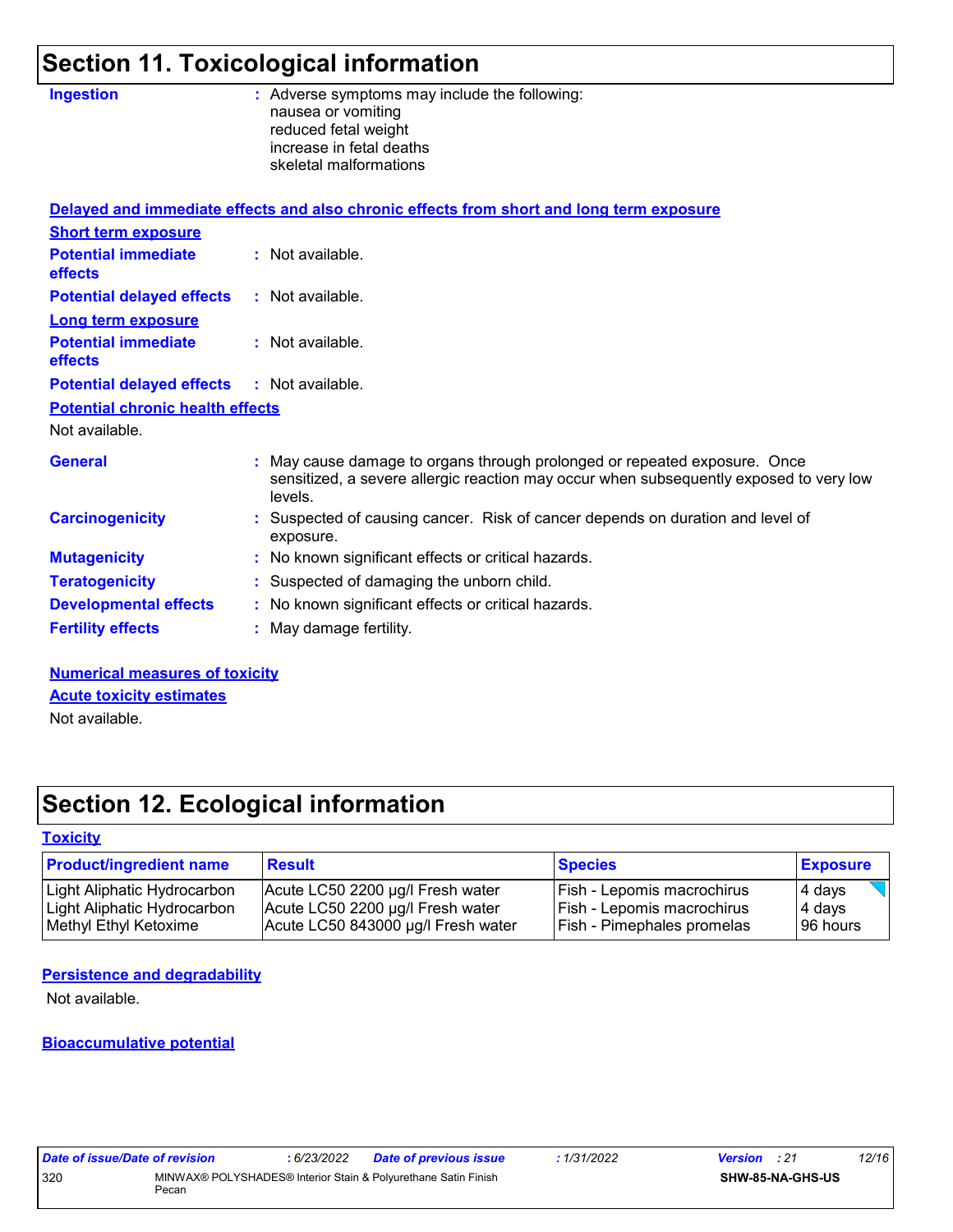### **Section 12. Ecological information**

| <b>Product/ingredient name</b> | $LogP_{ow}$ | <b>BCF</b>  | <b>Potential</b> |
|--------------------------------|-------------|-------------|------------------|
| Zirconium 2-Ethylhexanoate     |             | 2.96        | low              |
| Hydrotreated Heavy             |             | 10 to 2500  | high             |
| Petroleum Naphtha              |             |             |                  |
| Methyl Ethyl Ketoxime          |             | 12.5 to 5.8 | low              |
| Cobalt 2-Ethylhexanoate        | -           | 15600       | high             |

#### **Mobility in soil**

**Soil/water partition coefficient (KOC) :** Not available.

**Other adverse effects** : No known significant effects or critical hazards.

### **Section 13. Disposal considerations**

#### **Disposal methods :**

The generation of waste should be avoided or minimized wherever possible. Disposal of this product, solutions and any by-products should at all times comply with the requirements of environmental protection and waste disposal legislation and any regional local authority requirements. Dispose of surplus and non-recyclable products via a licensed waste disposal contractor. Waste should not be disposed of untreated to the sewer unless fully compliant with the requirements of all authorities with jurisdiction. Waste packaging should be recycled. Incineration or landfill should only be considered when recycling is not feasible. This material and its container must be disposed of in a safe way. Care should be taken when handling emptied containers that have not been cleaned or rinsed out. Empty containers or liners may retain some product residues. Vapor from product residues may create a highly flammable or explosive atmosphere inside the container. Do not cut, weld or grind used containers unless they have been cleaned thoroughly internally. Avoid dispersal of spilled material and runoff and contact with soil, waterways, drains and sewers.

### **Section 14. Transport information**

|                                       | <b>DOT</b><br><b>Classification</b>                            | <b>TDG</b><br><b>Classification</b> | <b>Mexico</b><br><b>Classification</b> | <b>IATA</b>    | <b>IMDG</b>                           |
|---------------------------------------|----------------------------------------------------------------|-------------------------------------|----------------------------------------|----------------|---------------------------------------|
| <b>UN number</b>                      | <b>UN1263</b>                                                  | <b>UN1263</b>                       | <b>UN1263</b>                          | <b>UN1263</b>  | <b>UN1263</b>                         |
| <b>UN proper</b><br>shipping name     | <b>PAINT</b>                                                   | <b>PAINT</b>                        | <b>PAINT</b>                           | <b>PAINT</b>   | <b>PAINT</b>                          |
| <b>Transport</b><br>hazard class(es)  | $\mathbf{3}$                                                   | $\mathbf{3}$                        | 3                                      | $\mathbf{3}$   | 3                                     |
| <b>Packing group</b>                  | $\mathbf{III}$                                                 | $\mathbf{III}$                      | $\mathbf{III}$                         | $\mathsf{III}$ | $\begin{array}{c} \hline \end{array}$ |
| <b>Environmental</b><br>hazards       | No.                                                            | No.                                 | No.                                    | No.            | No.                                   |
|                                       |                                                                |                                     |                                        |                |                                       |
|                                       |                                                                |                                     |                                        |                |                                       |
| <b>Date of issue/Date of revision</b> | : 6/23/2022                                                    | <b>Date of previous issue</b>       | : 1/31/2022                            |                | 13/16<br>Version : 21                 |
| 320<br>Pecan                          | MINWAX® POLYSHADES® Interior Stain & Polyurethane Satin Finish |                                     |                                        |                | SHW-85-NA-GHS-US                      |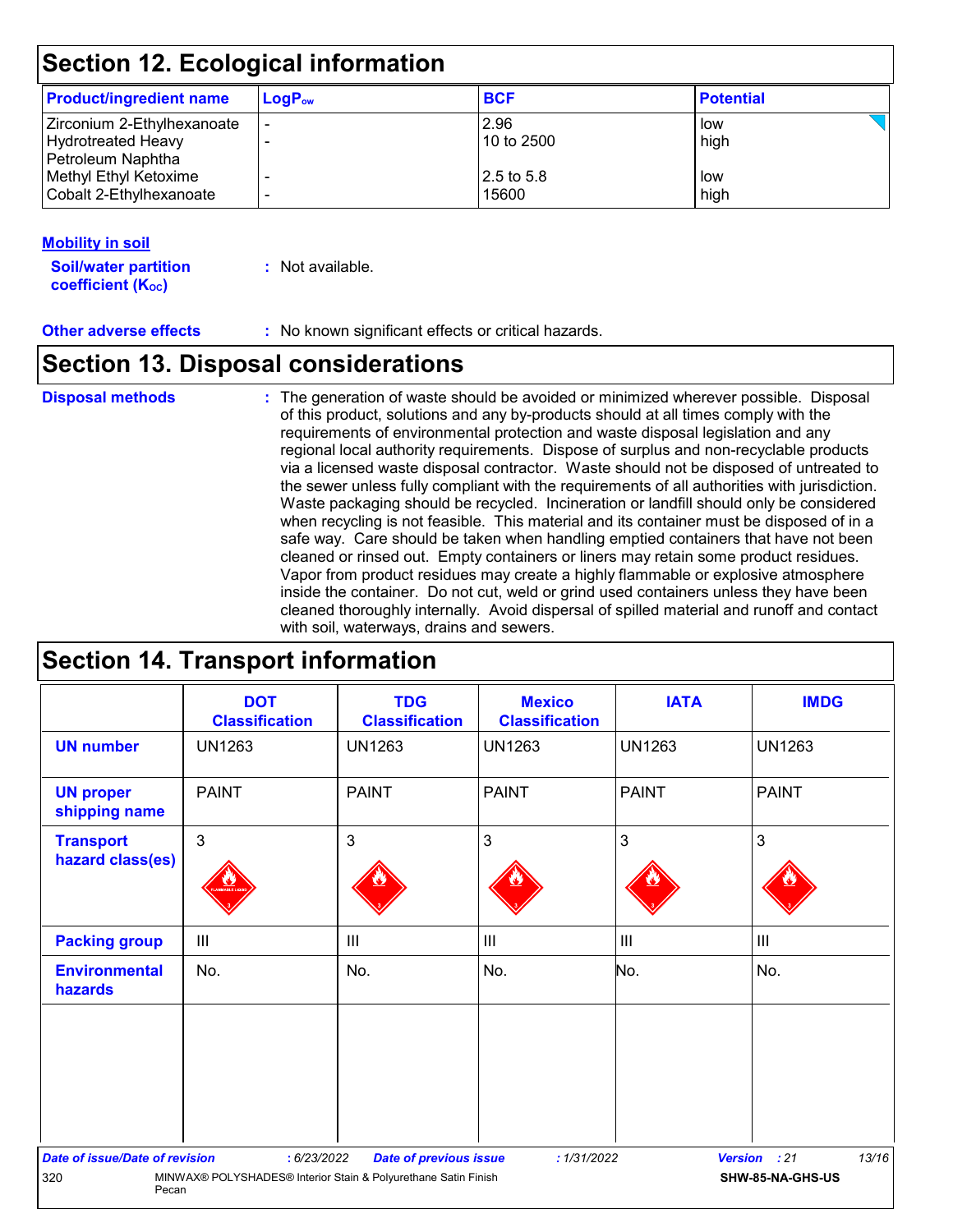### **Section 14. Transport information**

|                                         | 00000011 17. 1100190010 111101111001011                                                                                                                                                                                                                                                    |                                                                                                                                                                                                                                                                                                                                                        |                       |                                            |
|-----------------------------------------|--------------------------------------------------------------------------------------------------------------------------------------------------------------------------------------------------------------------------------------------------------------------------------------------|--------------------------------------------------------------------------------------------------------------------------------------------------------------------------------------------------------------------------------------------------------------------------------------------------------------------------------------------------------|-----------------------|--------------------------------------------|
| <b>Additional</b><br><b>information</b> | This product may<br>be re-classified as<br>"Combustible<br>Liquid," unless<br>transported by<br>vessel or aircraft.<br>Non-bulk<br>packages (less<br>than or equal to<br>119 gal) of<br>combustible<br>liquids are not<br>regulated as<br>hazardous<br>materials.<br><b>ERG No.</b><br>128 | Product classified<br>as per the<br>following sections<br>of the<br>Transportation of<br>Dangerous Goods<br>Regulations:<br>2.18-2.19 (Class<br>3).<br><b>ERG No.</b><br>128                                                                                                                                                                           | <b>ERG No.</b><br>128 | <b>Emergency</b><br>schedules F-E, S-<br>E |
| <b>Special precautions for user :</b>   |                                                                                                                                                                                                                                                                                            | Multi-modal shipping descriptions are provided for informational purposes and do not<br>consider container sizes. The presence of a shipping description for a particular<br>mode of transport (sea, air, etc.), does not indicate that the product is packaged<br>suitably for that mode of transport. All packaging must be reviewed for suitability |                       |                                            |
|                                         |                                                                                                                                                                                                                                                                                            | prior to shipment, and compliance with the applicable regulations is the sole<br>responsibility of the person offering the product for transport. People loading and<br>unloading dangerous goods must be trained on all of the risks deriving from the<br>substances and on all actions in case of emergency situations.                              |                       |                                            |

**Transport in bulk according :** Not available.

**to IMO instruments**

**Proper shipping name :**

: Not available.

### **Section 15. Regulatory information**

#### **SARA 313**

SARA 313 (40 CFR 372.45) supplier notification can be found on the Environmental Data Sheet.

#### **California Prop. 65**

WARNING: This product contains chemicals known to the State of California to cause cancer and birth defects or other reproductive harm.

## **International regulations International lists :**

**Australia inventory (AIIC)**: Not determined. **China inventory (IECSC)**: Not determined. **Japan inventory (CSCL)**: Not determined. **Japan inventory (ISHL)**: Not determined. **Korea inventory (KECI)**: Not determined. **New Zealand Inventory of Chemicals (NZIoC)**: Not determined. **Philippines inventory (PICCS)**: Not determined. **Taiwan Chemical Substances Inventory (TCSI)**: Not determined. **Thailand inventory**: Not determined. **Turkey inventory**: Not determined. **Vietnam inventory**: Not determined.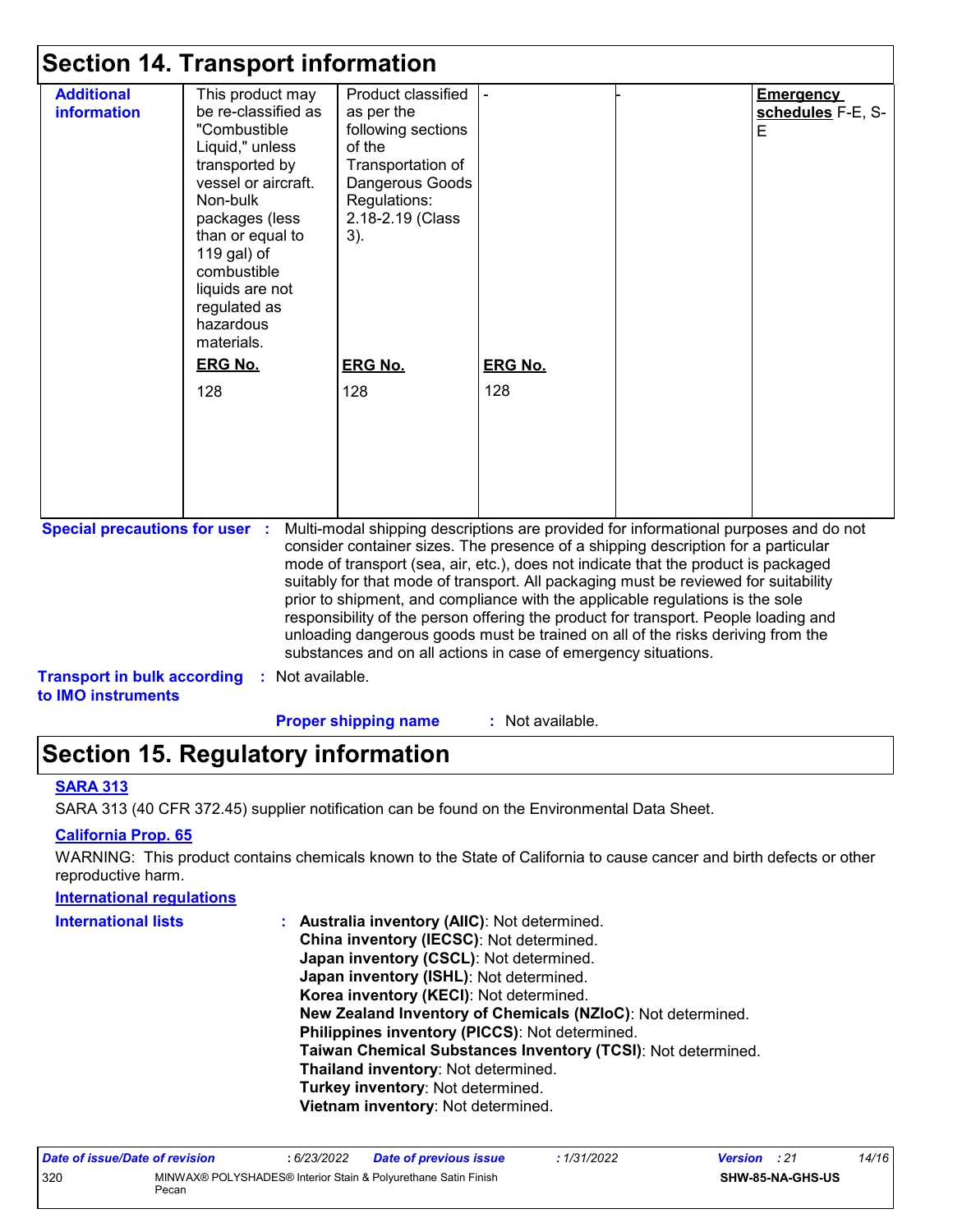### **Section 16. Other information**

**Hazardous Material Information System (U.S.A.)**



**The customer is responsible for determining the PPE code for this material. For more information on HMIS® Personal Protective Equipment (PPE) codes, consult the HMIS® Implementation Manual.**

**Caution: HMIS® ratings are based on a 0-4 rating scale, with 0 representing minimal hazards or risks, and 4 representing significant hazards or risks. Although HMIS® ratings and the associated label are not required on SDSs or products leaving a facility under 29 CFR 1910.1200, the preparer may choose to provide them. HMIS® ratings are to be used with a fully implemented HMIS® program. HMIS® is a registered trademark and service mark of the American Coatings Association, Inc.**

**Procedure used to derive the classification**

| <b>Classification</b>                                                                                    | <b>Justification</b>                       |
|----------------------------------------------------------------------------------------------------------|--------------------------------------------|
| <b>FLAMMABLE LIQUIDS - Category 3</b>                                                                    | On basis of test data                      |
| <b>SKIN SENSITIZATION - Category 1</b>                                                                   | Calculation method                         |
| <b>CARCINOGENICITY - Category 2</b>                                                                      | Calculation method                         |
| TOXIC TO REPRODUCTION - Category 1B                                                                      | Calculation method                         |
| SPECIFIC TARGET ORGAN TOXICITY (SINGLE EXPOSURE) (Respiratory tract<br>irritation) - Category 3          | Calculation method                         |
| SPECIFIC TARGET ORGAN TOXICITY (SINGLE EXPOSURE) (Narcotic effects) -<br>Category 3                      | lCalculation method                        |
| SPECIFIC TARGET ORGAN TOXICITY (REPEATED EXPOSURE) - Category 2<br><b>ASPIRATION HAZARD - Category 1</b> | l Calculation method<br>Calculation method |

|  |  |  |  |  |  |  |  |  |  |  |  |  |  |  |  |  |  |  |  |  |  |  |  |  |  |  |  |  |  |  |  |  |  |  |  | <b>History</b> |  |  |  |  |  |  |
|--|--|--|--|--|--|--|--|--|--|--|--|--|--|--|--|--|--|--|--|--|--|--|--|--|--|--|--|--|--|--|--|--|--|--|--|----------------|--|--|--|--|--|--|
|  |  |  |  |  |  |  |  |  |  |  |  |  |  |  |  |  |  |  |  |  |  |  |  |  |  |  |  |  |  |  |  |  |  |  |  |                |  |  |  |  |  |  |
|  |  |  |  |  |  |  |  |  |  |  |  |  |  |  |  |  |  |  |  |  |  |  |  |  |  |  |  |  |  |  |  |  |  |  |  |                |  |  |  |  |  |  |
|  |  |  |  |  |  |  |  |  |  |  |  |  |  |  |  |  |  |  |  |  |  |  |  |  |  |  |  |  |  |  |  |  |  |  |  |                |  |  |  |  |  |  |
|  |  |  |  |  |  |  |  |  |  |  |  |  |  |  |  |  |  |  |  |  |  |  |  |  |  |  |  |  |  |  |  |  |  |  |  |                |  |  |  |  |  |  |
|  |  |  |  |  |  |  |  |  |  |  |  |  |  |  |  |  |  |  |  |  |  |  |  |  |  |  |  |  |  |  |  |  |  |  |  |                |  |  |  |  |  |  |
|  |  |  |  |  |  |  |  |  |  |  |  |  |  |  |  |  |  |  |  |  |  |  |  |  |  |  |  |  |  |  |  |  |  |  |  |                |  |  |  |  |  |  |
|  |  |  |  |  |  |  |  |  |  |  |  |  |  |  |  |  |  |  |  |  |  |  |  |  |  |  |  |  |  |  |  |  |  |  |  |                |  |  |  |  |  |  |
|  |  |  |  |  |  |  |  |  |  |  |  |  |  |  |  |  |  |  |  |  |  |  |  |  |  |  |  |  |  |  |  |  |  |  |  |                |  |  |  |  |  |  |
|  |  |  |  |  |  |  |  |  |  |  |  |  |  |  |  |  |  |  |  |  |  |  |  |  |  |  |  |  |  |  |  |  |  |  |  |                |  |  |  |  |  |  |
|  |  |  |  |  |  |  |  |  |  |  |  |  |  |  |  |  |  |  |  |  |  |  |  |  |  |  |  |  |  |  |  |  |  |  |  |                |  |  |  |  |  |  |
|  |  |  |  |  |  |  |  |  |  |  |  |  |  |  |  |  |  |  |  |  |  |  |  |  |  |  |  |  |  |  |  |  |  |  |  |                |  |  |  |  |  |  |
|  |  |  |  |  |  |  |  |  |  |  |  |  |  |  |  |  |  |  |  |  |  |  |  |  |  |  |  |  |  |  |  |  |  |  |  |                |  |  |  |  |  |  |
|  |  |  |  |  |  |  |  |  |  |  |  |  |  |  |  |  |  |  |  |  |  |  |  |  |  |  |  |  |  |  |  |  |  |  |  |                |  |  |  |  |  |  |
|  |  |  |  |  |  |  |  |  |  |  |  |  |  |  |  |  |  |  |  |  |  |  |  |  |  |  |  |  |  |  |  |  |  |  |  |                |  |  |  |  |  |  |
|  |  |  |  |  |  |  |  |  |  |  |  |  |  |  |  |  |  |  |  |  |  |  |  |  |  |  |  |  |  |  |  |  |  |  |  |                |  |  |  |  |  |  |
|  |  |  |  |  |  |  |  |  |  |  |  |  |  |  |  |  |  |  |  |  |  |  |  |  |  |  |  |  |  |  |  |  |  |  |  |                |  |  |  |  |  |  |
|  |  |  |  |  |  |  |  |  |  |  |  |  |  |  |  |  |  |  |  |  |  |  |  |  |  |  |  |  |  |  |  |  |  |  |  |                |  |  |  |  |  |  |
|  |  |  |  |  |  |  |  |  |  |  |  |  |  |  |  |  |  |  |  |  |  |  |  |  |  |  |  |  |  |  |  |  |  |  |  |                |  |  |  |  |  |  |
|  |  |  |  |  |  |  |  |  |  |  |  |  |  |  |  |  |  |  |  |  |  |  |  |  |  |  |  |  |  |  |  |  |  |  |  |                |  |  |  |  |  |  |
|  |  |  |  |  |  |  |  |  |  |  |  |  |  |  |  |  |  |  |  |  |  |  |  |  |  |  |  |  |  |  |  |  |  |  |  |                |  |  |  |  |  |  |
|  |  |  |  |  |  |  |  |  |  |  |  |  |  |  |  |  |  |  |  |  |  |  |  |  |  |  |  |  |  |  |  |  |  |  |  |                |  |  |  |  |  |  |
|  |  |  |  |  |  |  |  |  |  |  |  |  |  |  |  |  |  |  |  |  |  |  |  |  |  |  |  |  |  |  |  |  |  |  |  |                |  |  |  |  |  |  |
|  |  |  |  |  |  |  |  |  |  |  |  |  |  |  |  |  |  |  |  |  |  |  |  |  |  |  |  |  |  |  |  |  |  |  |  |                |  |  |  |  |  |  |
|  |  |  |  |  |  |  |  |  |  |  |  |  |  |  |  |  |  |  |  |  |  |  |  |  |  |  |  |  |  |  |  |  |  |  |  |                |  |  |  |  |  |  |
|  |  |  |  |  |  |  |  |  |  |  |  |  |  |  |  |  |  |  |  |  |  |  |  |  |  |  |  |  |  |  |  |  |  |  |  |                |  |  |  |  |  |  |
|  |  |  |  |  |  |  |  |  |  |  |  |  |  |  |  |  |  |  |  |  |  |  |  |  |  |  |  |  |  |  |  |  |  |  |  |                |  |  |  |  |  |  |
|  |  |  |  |  |  |  |  |  |  |  |  |  |  |  |  |  |  |  |  |  |  |  |  |  |  |  |  |  |  |  |  |  |  |  |  |                |  |  |  |  |  |  |
|  |  |  |  |  |  |  |  |  |  |  |  |  |  |  |  |  |  |  |  |  |  |  |  |  |  |  |  |  |  |  |  |  |  |  |  |                |  |  |  |  |  |  |
|  |  |  |  |  |  |  |  |  |  |  |  |  |  |  |  |  |  |  |  |  |  |  |  |  |  |  |  |  |  |  |  |  |  |  |  |                |  |  |  |  |  |  |
|  |  |  |  |  |  |  |  |  |  |  |  |  |  |  |  |  |  |  |  |  |  |  |  |  |  |  |  |  |  |  |  |  |  |  |  |                |  |  |  |  |  |  |
|  |  |  |  |  |  |  |  |  |  |  |  |  |  |  |  |  |  |  |  |  |  |  |  |  |  |  |  |  |  |  |  |  |  |  |  |                |  |  |  |  |  |  |
|  |  |  |  |  |  |  |  |  |  |  |  |  |  |  |  |  |  |  |  |  |  |  |  |  |  |  |  |  |  |  |  |  |  |  |  |                |  |  |  |  |  |  |
|  |  |  |  |  |  |  |  |  |  |  |  |  |  |  |  |  |  |  |  |  |  |  |  |  |  |  |  |  |  |  |  |  |  |  |  |                |  |  |  |  |  |  |
|  |  |  |  |  |  |  |  |  |  |  |  |  |  |  |  |  |  |  |  |  |  |  |  |  |  |  |  |  |  |  |  |  |  |  |  |                |  |  |  |  |  |  |
|  |  |  |  |  |  |  |  |  |  |  |  |  |  |  |  |  |  |  |  |  |  |  |  |  |  |  |  |  |  |  |  |  |  |  |  |                |  |  |  |  |  |  |
|  |  |  |  |  |  |  |  |  |  |  |  |  |  |  |  |  |  |  |  |  |  |  |  |  |  |  |  |  |  |  |  |  |  |  |  |                |  |  |  |  |  |  |
|  |  |  |  |  |  |  |  |  |  |  |  |  |  |  |  |  |  |  |  |  |  |  |  |  |  |  |  |  |  |  |  |  |  |  |  |                |  |  |  |  |  |  |
|  |  |  |  |  |  |  |  |  |  |  |  |  |  |  |  |  |  |  |  |  |  |  |  |  |  |  |  |  |  |  |  |  |  |  |  |                |  |  |  |  |  |  |
|  |  |  |  |  |  |  |  |  |  |  |  |  |  |  |  |  |  |  |  |  |  |  |  |  |  |  |  |  |  |  |  |  |  |  |  |                |  |  |  |  |  |  |
|  |  |  |  |  |  |  |  |  |  |  |  |  |  |  |  |  |  |  |  |  |  |  |  |  |  |  |  |  |  |  |  |  |  |  |  |                |  |  |  |  |  |  |
|  |  |  |  |  |  |  |  |  |  |  |  |  |  |  |  |  |  |  |  |  |  |  |  |  |  |  |  |  |  |  |  |  |  |  |  |                |  |  |  |  |  |  |
|  |  |  |  |  |  |  |  |  |  |  |  |  |  |  |  |  |  |  |  |  |  |  |  |  |  |  |  |  |  |  |  |  |  |  |  |                |  |  |  |  |  |  |
|  |  |  |  |  |  |  |  |  |  |  |  |  |  |  |  |  |  |  |  |  |  |  |  |  |  |  |  |  |  |  |  |  |  |  |  |                |  |  |  |  |  |  |
|  |  |  |  |  |  |  |  |  |  |  |  |  |  |  |  |  |  |  |  |  |  |  |  |  |  |  |  |  |  |  |  |  |  |  |  |                |  |  |  |  |  |  |
|  |  |  |  |  |  |  |  |  |  |  |  |  |  |  |  |  |  |  |  |  |  |  |  |  |  |  |  |  |  |  |  |  |  |  |  |                |  |  |  |  |  |  |
|  |  |  |  |  |  |  |  |  |  |  |  |  |  |  |  |  |  |  |  |  |  |  |  |  |  |  |  |  |  |  |  |  |  |  |  |                |  |  |  |  |  |  |
|  |  |  |  |  |  |  |  |  |  |  |  |  |  |  |  |  |  |  |  |  |  |  |  |  |  |  |  |  |  |  |  |  |  |  |  |                |  |  |  |  |  |  |
|  |  |  |  |  |  |  |  |  |  |  |  |  |  |  |  |  |  |  |  |  |  |  |  |  |  |  |  |  |  |  |  |  |  |  |  |                |  |  |  |  |  |  |
|  |  |  |  |  |  |  |  |  |  |  |  |  |  |  |  |  |  |  |  |  |  |  |  |  |  |  |  |  |  |  |  |  |  |  |  |                |  |  |  |  |  |  |
|  |  |  |  |  |  |  |  |  |  |  |  |  |  |  |  |  |  |  |  |  |  |  |  |  |  |  |  |  |  |  |  |  |  |  |  |                |  |  |  |  |  |  |
|  |  |  |  |  |  |  |  |  |  |  |  |  |  |  |  |  |  |  |  |  |  |  |  |  |  |  |  |  |  |  |  |  |  |  |  |                |  |  |  |  |  |  |
|  |  |  |  |  |  |  |  |  |  |  |  |  |  |  |  |  |  |  |  |  |  |  |  |  |  |  |  |  |  |  |  |  |  |  |  |                |  |  |  |  |  |  |
|  |  |  |  |  |  |  |  |  |  |  |  |  |  |  |  |  |  |  |  |  |  |  |  |  |  |  |  |  |  |  |  |  |  |  |  |                |  |  |  |  |  |  |
|  |  |  |  |  |  |  |  |  |  |  |  |  |  |  |  |  |  |  |  |  |  |  |  |  |  |  |  |  |  |  |  |  |  |  |  |                |  |  |  |  |  |  |
|  |  |  |  |  |  |  |  |  |  |  |  |  |  |  |  |  |  |  |  |  |  |  |  |  |  |  |  |  |  |  |  |  |  |  |  |                |  |  |  |  |  |  |
|  |  |  |  |  |  |  |  |  |  |  |  |  |  |  |  |  |  |  |  |  |  |  |  |  |  |  |  |  |  |  |  |  |  |  |  |                |  |  |  |  |  |  |
|  |  |  |  |  |  |  |  |  |  |  |  |  |  |  |  |  |  |  |  |  |  |  |  |  |  |  |  |  |  |  |  |  |  |  |  |                |  |  |  |  |  |  |
|  |  |  |  |  |  |  |  |  |  |  |  |  |  |  |  |  |  |  |  |  |  |  |  |  |  |  |  |  |  |  |  |  |  |  |  |                |  |  |  |  |  |  |
|  |  |  |  |  |  |  |  |  |  |  |  |  |  |  |  |  |  |  |  |  |  |  |  |  |  |  |  |  |  |  |  |  |  |  |  |                |  |  |  |  |  |  |
|  |  |  |  |  |  |  |  |  |  |  |  |  |  |  |  |  |  |  |  |  |  |  |  |  |  |  |  |  |  |  |  |  |  |  |  |                |  |  |  |  |  |  |
|  |  |  |  |  |  |  |  |  |  |  |  |  |  |  |  |  |  |  |  |  |  |  |  |  |  |  |  |  |  |  |  |  |  |  |  |                |  |  |  |  |  |  |

| <b>Date of printing</b>                  | : 6/23/2022                                                                                                                                                                                                                                                                                                                                                                                                                                                                                                                                                                                                           |
|------------------------------------------|-----------------------------------------------------------------------------------------------------------------------------------------------------------------------------------------------------------------------------------------------------------------------------------------------------------------------------------------------------------------------------------------------------------------------------------------------------------------------------------------------------------------------------------------------------------------------------------------------------------------------|
| Date of issue/Date of<br><b>revision</b> | : 6/23/2022                                                                                                                                                                                                                                                                                                                                                                                                                                                                                                                                                                                                           |
| Date of previous issue                   | : 1/31/2022                                                                                                                                                                                                                                                                                                                                                                                                                                                                                                                                                                                                           |
| <b>Version</b>                           | : 21                                                                                                                                                                                                                                                                                                                                                                                                                                                                                                                                                                                                                  |
| <b>Key to abbreviations</b>              | $\therefore$ ATE = Acute Toxicity Estimate<br>BCF = Bioconcentration Factor<br>GHS = Globally Harmonized System of Classification and Labelling of Chemicals<br>IATA = International Air Transport Association<br>IBC = Intermediate Bulk Container<br><b>IMDG = International Maritime Dangerous Goods</b><br>LogPow = logarithm of the octanol/water partition coefficient<br>MARPOL = International Convention for the Prevention of Pollution From Ships, 1973<br>as modified by the Protocol of 1978. ("Marpol" = marine pollution)<br>$N/A = Not available$<br>SGG = Segregation Group<br>$UN = United Nations$ |

**Indicates information that has changed from previously issued version.**

#### **Notice to reader**

**It is recommended that each customer or recipient of this Safety Data Sheet (SDS) study it carefully and consult resources, as necessary or appropriate, to become aware of and understand the data contained in this SDS and any hazards associated with the product. This information is provided in good faith and believed to be accurate as of the effective date herein. However, no warranty, express or implied, is given. The information presented here applies only to the product as shipped. The addition of any material can change the composition, hazards and risks of the product. Products shall not be repackaged, modified, or tinted except as specifically instructed by the manufacturer, including but not limited to the incorporation of products not specified by the manufacturer,**

| Date of issue/Date of revision |       | : 6/23/2022 | <b>Date of previous issue</b>                                  | : 1/31/2022 | <b>Version</b> : 21 |                  | 15/16 |
|--------------------------------|-------|-------------|----------------------------------------------------------------|-------------|---------------------|------------------|-------|
| 320                            | Pecan |             | MINWAX® POLYSHADES® Interior Stain & Polyurethane Satin Finish |             |                     | SHW-85-NA-GHS-US |       |